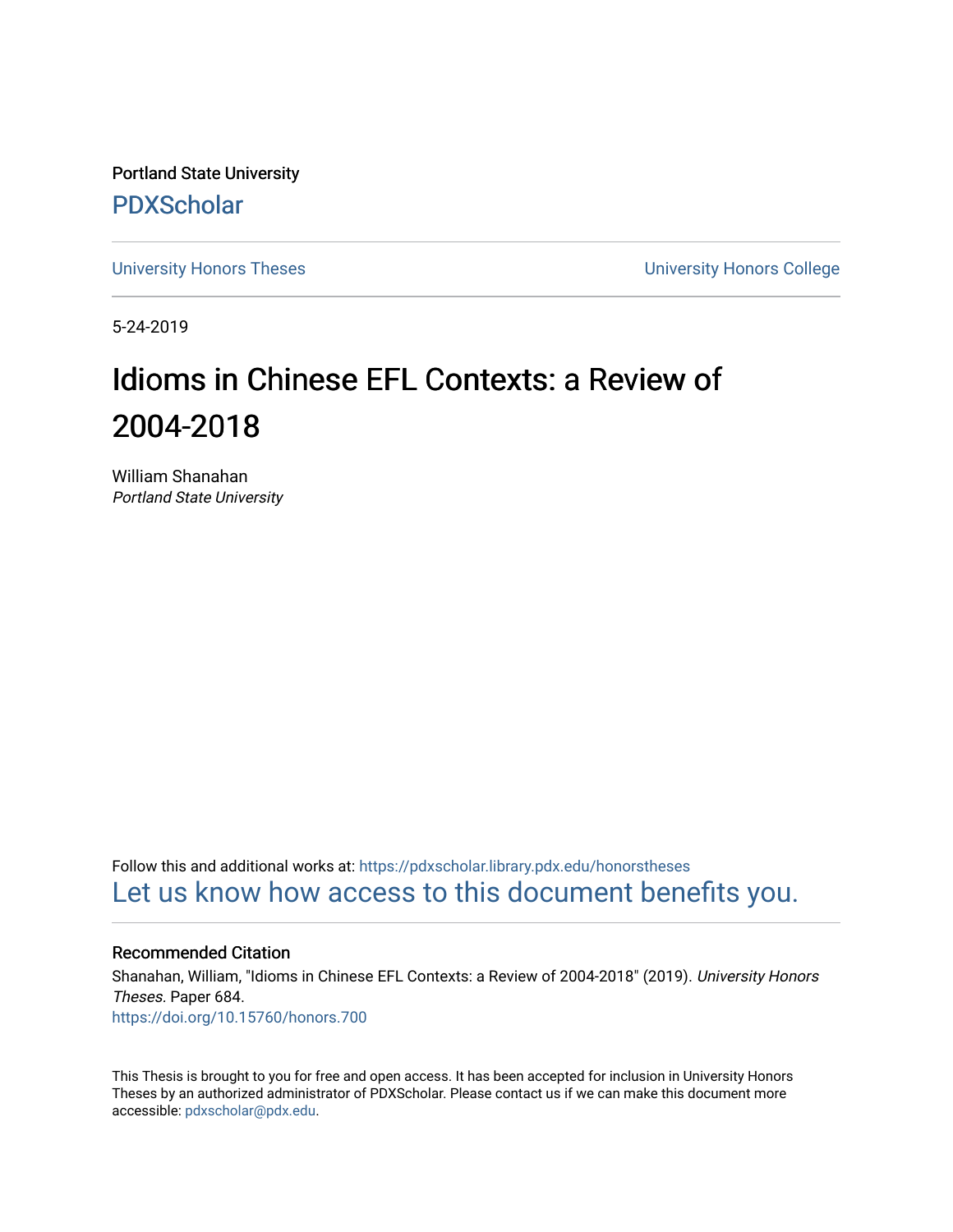# Idioms in Chinese EFL Contexts: A Review of 2004-2018

By William Shanahan

An undergraduate honors thesis submitted in partial fulllment of the

requirements for the degree of

Bachelor of Arts

in

University Honors

and

International Development Studies

Thesis Adviser Dr. Kimberley Brown

Portland State University

2019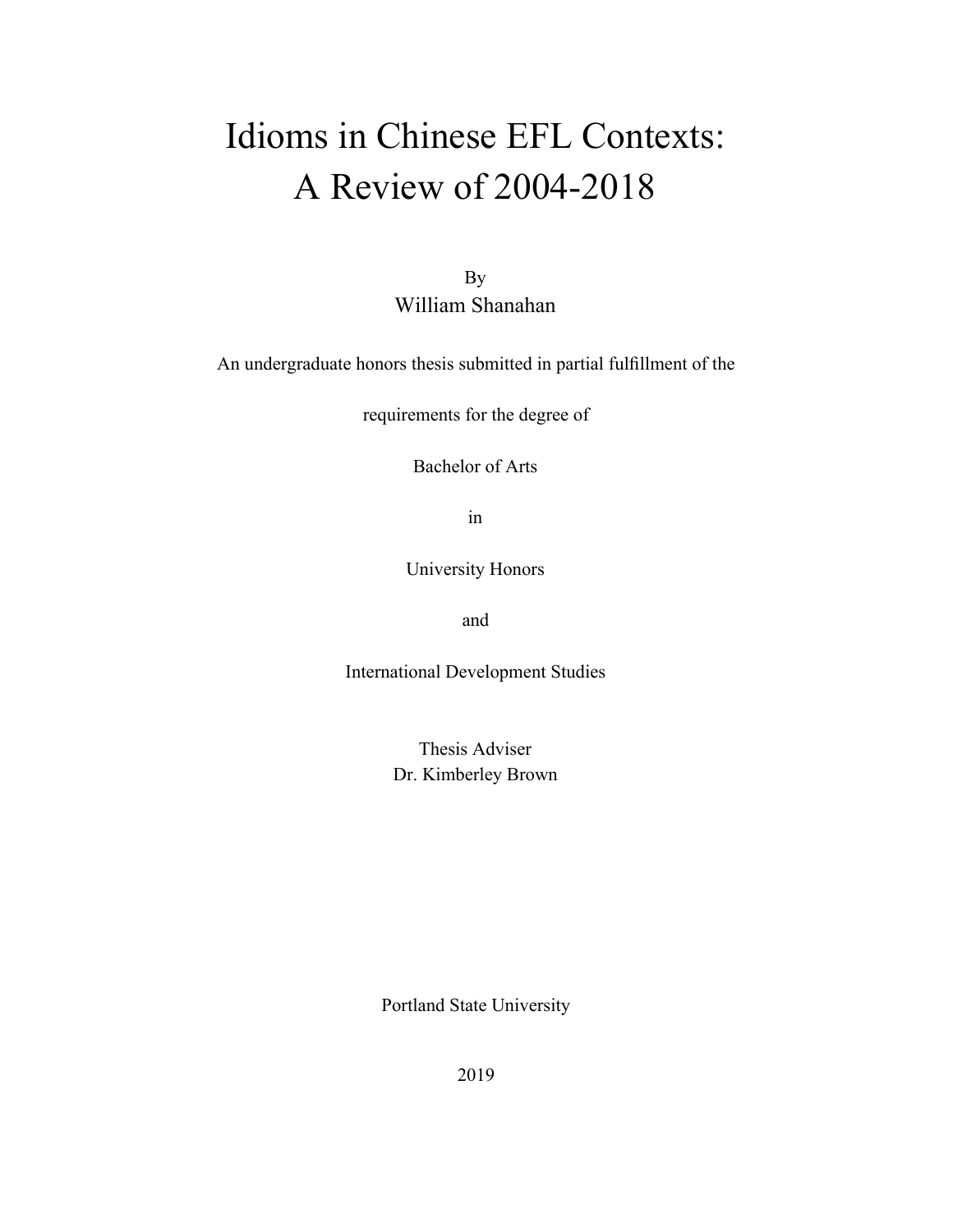## **Abstract**

This paper reviews the discourse of 21 contemporary papers that focus on idioms in Chinese English as a Foreign Language (EFL) contexts. Key topics are identified: comprehension and retention, motivating factors, familiarity, and student perceptions. Common factors between the papers in each topic are analyzed, and some gaps in the literature identified. This paper further finds which common factors between papers are also common between multiple key topics. It seeks primarily to answer a single research question:

❖ Where is the friction in the discourse between the East and the West, and how does it impact idiom EFL education in Chinese contexts?

The key topics are: comprehension and retention, etymological motivation, familiarity, and student perceptions. This paper finds remarkably little friction from Chinese researchers against Western ideas for idiom education. This paper concludes with some speculation as to why this is the case.

# **Introduction**

While I was teaching English in China, working with adults studying English post-college, most of my students shared a common problem. They would understand the words a native English speaker had used, but not the meaning. After some puzzling, it became clear the constant offender was idiomatic expression. I added an idiom a day to my classes in an attempt to help my students. Sometimes this resulted in mass confusion. Other times the students all shouted the translation at once as the class collectively understood the idiom. But even given my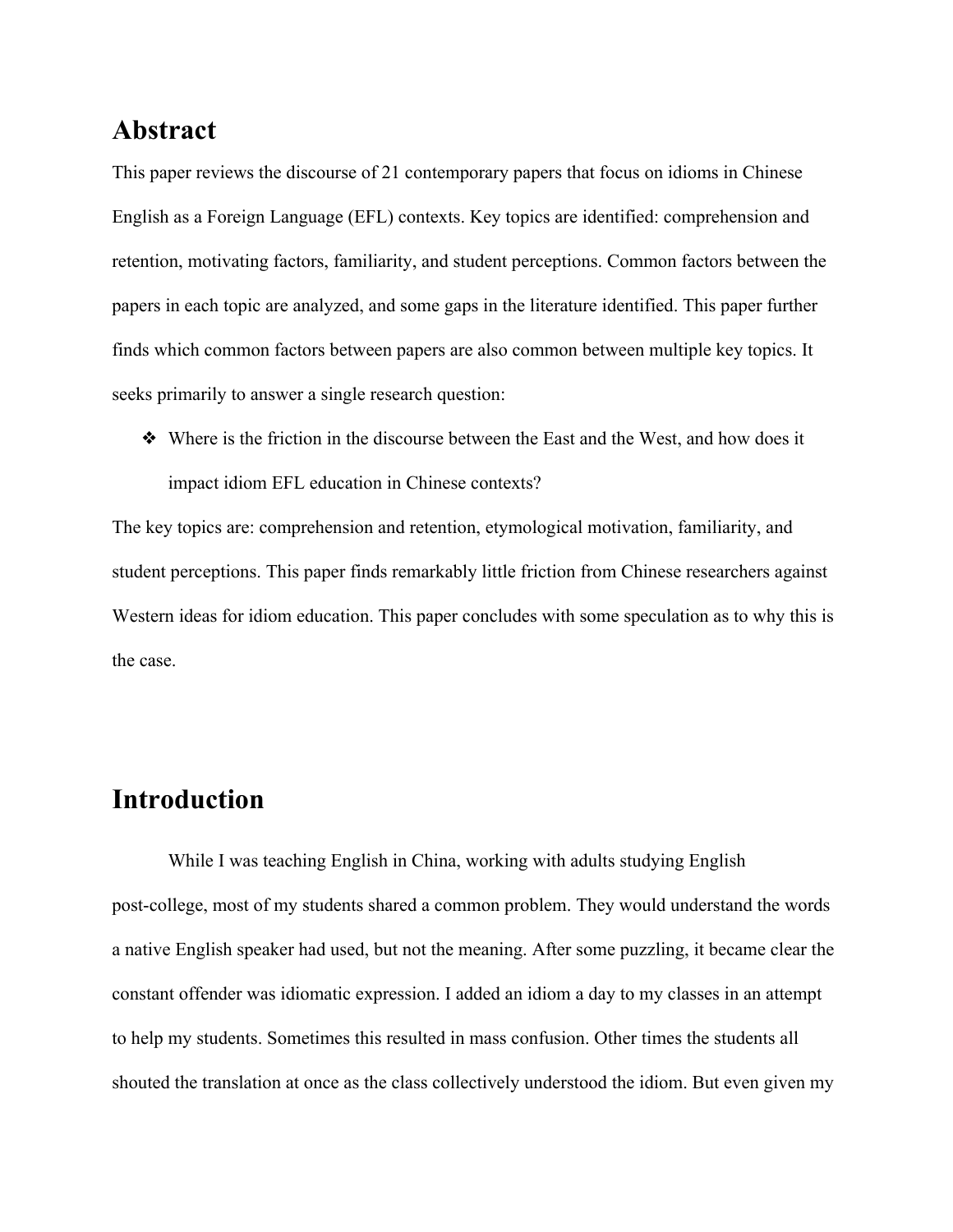occasional successes, I couldn't shake the feeling that there had to be a better way to teach idioms than asking my students to memorize an idiom a day.

As expected, Western educators do indeed propose a better method for teaching idioms to students in English as a Foreign Language (EFL) contexts. This method is generally called the Cognitive Linguistics Approach, which combines trends from the Communicative Approach from applied linguistics and psycholinguistics with a strong emphasis on second language acquisition (Robinson, 2008, p. 3-4). Broadly, the Cognitive Linguistic Approach teaches students to interpret idioms via their etymological motivations, which allows students to understand the idea behind a given idiom. Both the Communicative Approach and the Cognitive Linguistic Approach are Western contributions to applied linguistics pedagogy in EFL.

However there is a certain amount of friction between Western and Eastern methods as well as Western and Eastern researchers. The sociopolitical history of China in relation to the West is a litany of colonialism, anti-communism, and even simple miscommunication. One can understand that, given this context, the pressure of Western pedagogy towards China has not be gladly received, and may even fail to address the needs of the Chinese students it aims to help. Thus this research paper aims to answer the question:

❖ Where is the friction in the discourse between the East and the West, and how does it impact idiom EFL education in Chinese contexts?

One would expect to see as much pushback against Western methods in idiom education as one sees in EFL pedagogy in general. This paper will answer the central research question by tracing EFL idiom education discourse and four specific aspects: comprehension and retention, motivating factors, familiarity, and student perceptions.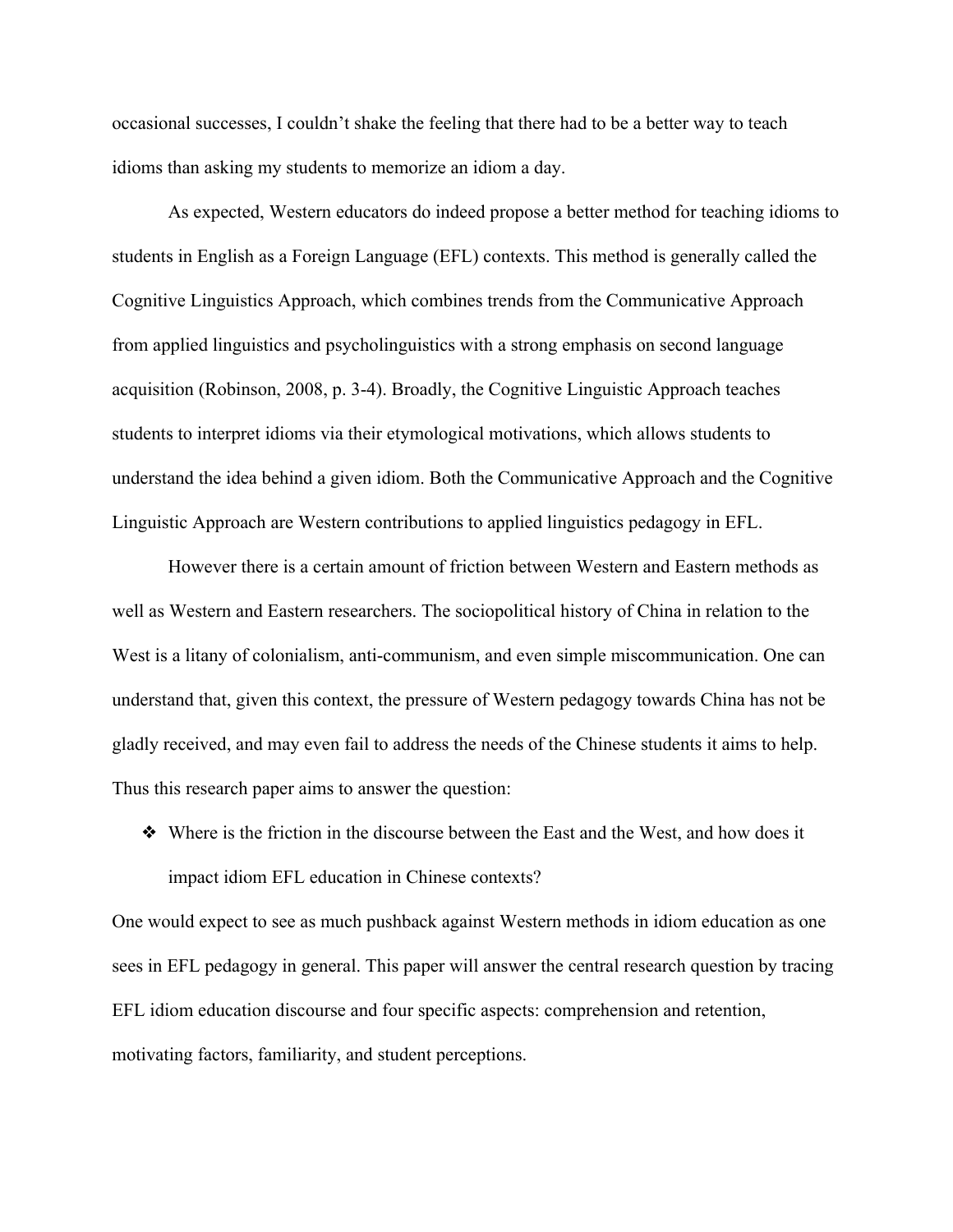### **Background**

Tand and Absalom suggest that EFL teaching is largely started and driven by Western, English-speaking countries (1998, p. 119). The idea that Western methods are inherently better for the learner and that Western English, by being the "most correct" form of English, is better to learn creates friction in Chinese-written EFL pedagogy. It is a challenge to the power of tradition in Confucian culture (Tang & Absalom, 1998, p. 119). Adoption of Western methods is, at best, mixed.

Much of China's traditional EFL pedagogy is, from the Western view, outdated and less effective (Tang & Absalom, 1998, p. 118), based on models from the Grammar Translation Approach which focuses on memorization, grammatical rules, and sentence translation. This teaching model fits well into the Confucian traditions of teaching in China, which is teacher focused (Tang & Absalom, 1998, p. 121; Lianjun, 2008). However, under this system many students find themselves unable to effectively communicate outside the classroom, a phenomenon which is known among Western businesses and EFL professionals as, "deaf and dumb English," or, "high score, low ability" (Lianjun, 2008). The Communicative Approach favored by Western educators is either viewed as dubious by many Chinese educators (Tang & Absalom, 1998, p. 123; Yang, 2010, p. 161), despite a better track record for generating capable speakers, or applied unevenly:

[China is] a huge, rapidly developing country with an enormous population of over 1.2 billion. There are significant differences in language teaching developments between the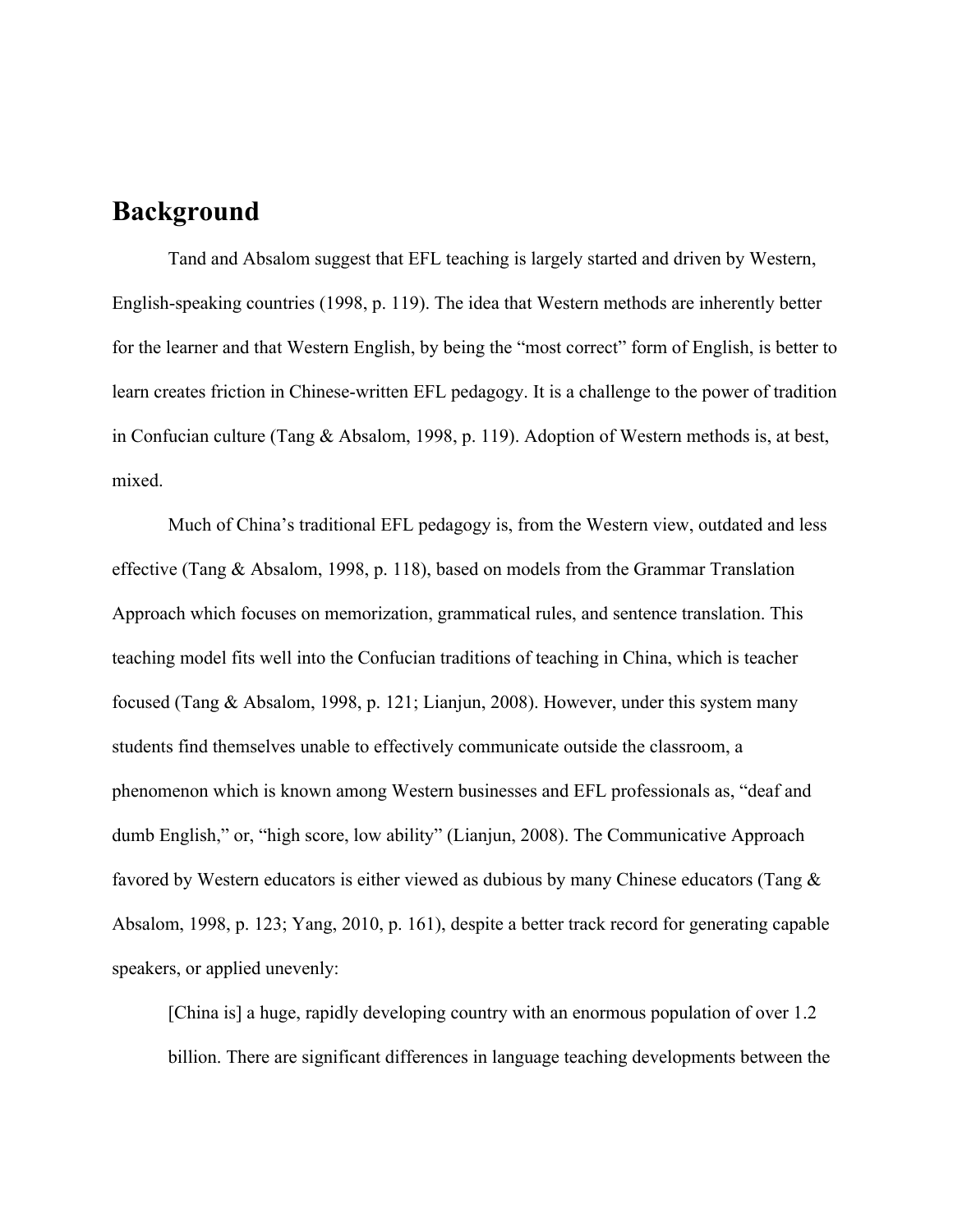major cities and… the countryside, between coastal and inland areas, between north and south, between key and non-key schools and universities. There is wide variation in teaching quality. At the same time, there are clear centralising tendencies of national syllabuses and exams, widely used textbooks, and clear perceptions of common practice among teachers. While recent economic development in China has been remarkable and there is much evidence of social change, the perceptions and expectations in the education system have been relatively slow to change. This is particularly reflected in the beliefs of teachers, students and their parents about how teaching and learning should be carried out and what they expect students to achieve in their education. (Cortazzi & Jin, 1996, p. 61)

More contemporary work notes that the process of change is becoming more common, if only because of the addition of new technologies and internet-based tools (Tianjin, 2008). There is also a burgeoning private education system in China, from preschools to, "cram schools," designed around China's all-important entrance exams. I can additionally count my personal experience in adult education in Chengdu in 2017.

Culture plays a significant role in whether using traditional learning styles that the students are used to, or attempting to teach them a new learning style they are not comfortable with while also teaching them English, will result in better language retention (Tang & Absalom, 1998, p. 127). In the case of China, various pressures lead both the students and the educators to favor traditional styles. Although Western pedagogies focus on student capabilities, they were not universally intended to account for the Confucian cultural constructs which render them nontraditional and unfamiliar to students in Chinese contexts (Tang & Absalom, 1998, p.121).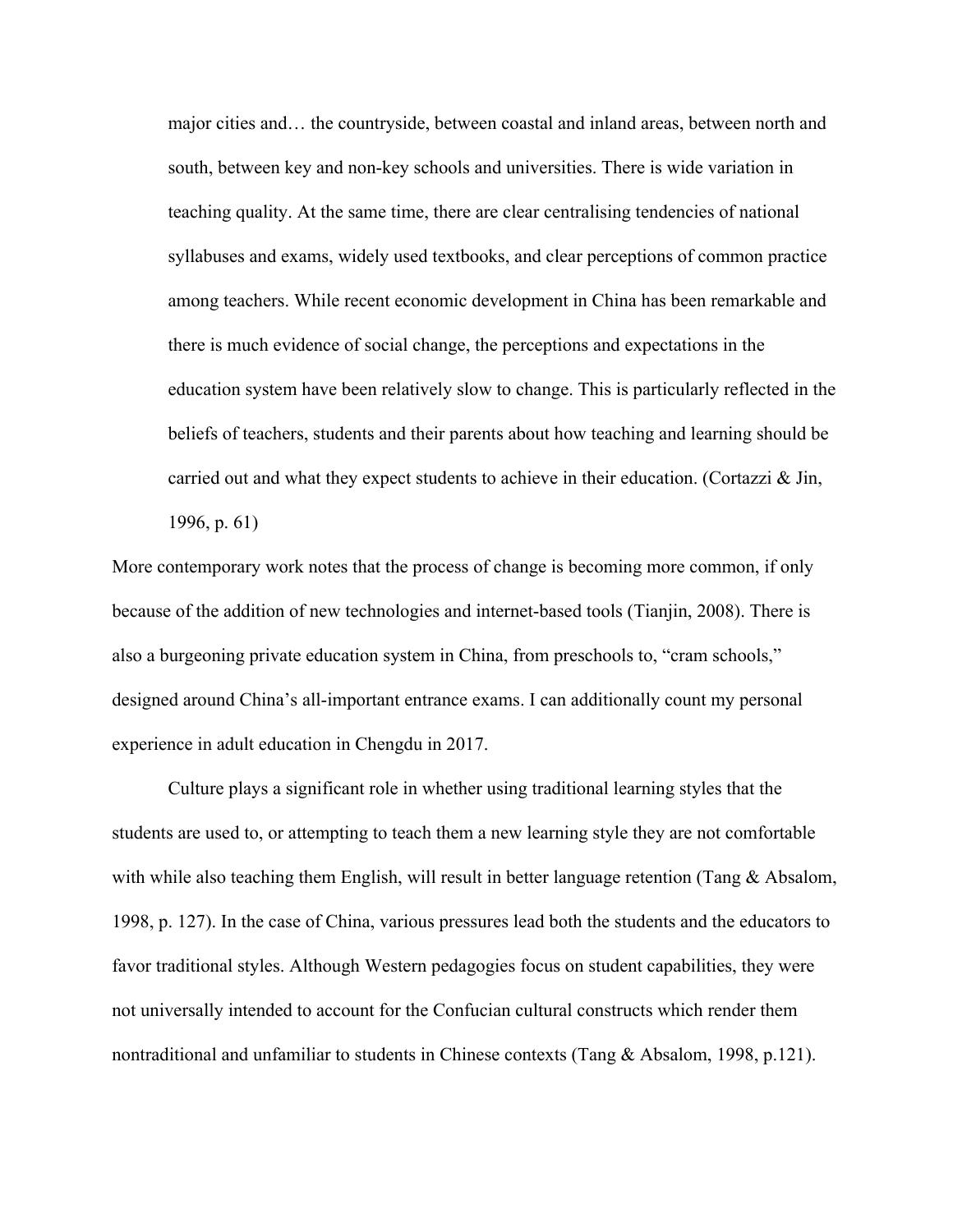For example, a dominant trend in EFL teaching is creating a pure, "target language," environment, which is to say that the educator should only speak English. However, some studies out of China suggest that using the primary language (L1) in EFL classrooms to teach a second language (L2) can aid the student in retaining more of L2 (Liu, 2010, p. 10; Tsui, 2010, p. 198; Zhenhui, 1996, p. 469).

Significant challenges remain in the way of adopting more Western pedagogy for China. Classroom size is usually over 50 students, the national testing standards take the focus of language education from the actual acquisition of language, the teachers are rarely native speakers or even competently fluent, and the students find it difficult to break from known learning styles (Zhenhui, 1996, p. 467; Tang & Absalom, 1998, p. 124; Lianjun, 2008; Bai & Hudson, 2010, p. 392; Yang, 2010, p. 161). On the Western side, there is an attitude of Western superiority which can be characterized as foreigners coming to save the backward Chinese pedagogy, with all the friction such an attitude brings (Tang  $\&$  Absalom, 1998, p. 118). There is also a severe misunderstanding of the power of tradition in Confucian contexts (Tang & Absalom, 1998, p. 118; Govardhan, Nayar & Sheory, 1999, p. 115).Attitudes on the part of a number of western educators that the backwardness of Chinese pedagogy needs "rectifying" does not necessarily reflect an understanding of local context and local needs.

Even in all of this, there is still movement towards adopting more of the Western approach (Tang & Absalom, 1998, p. 124). There is specifically an educator-led movement to better adopt and understand the Communicative Approach in Chinese contexts (Zhenhui, 1996, p. 459; Yang, 2010, p. 159), though these authors agree there is little clear consensus on what strategy should be utilized going forward. Students frequently reject the methods used by the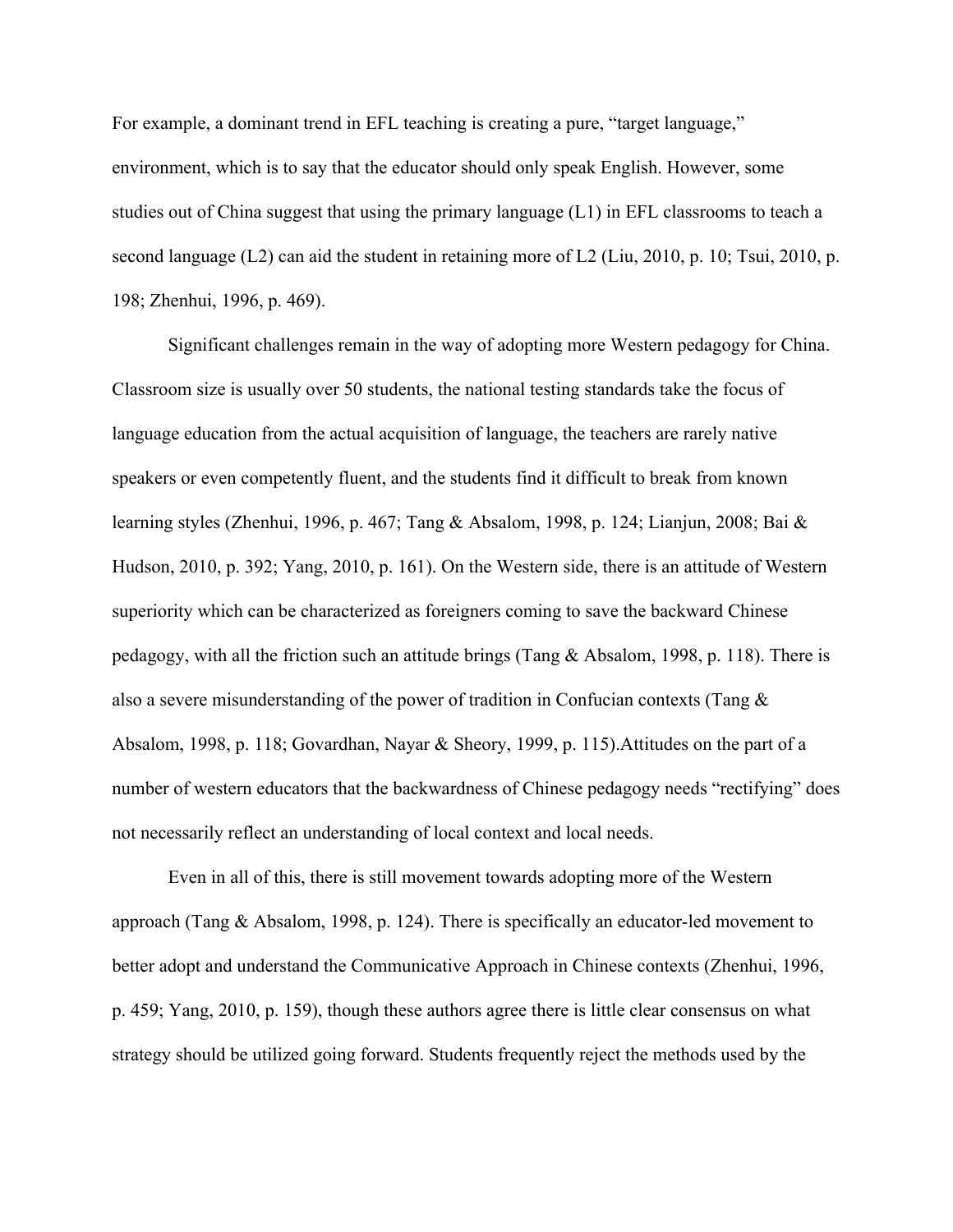Communicative Approach (Zhenhui, 1996, p. 467; Tang & Absalom, 1998, p. 118), and the Communicative Approach itself broadly seeks to garner student involvement beyond passive reception of material. Still, more and more Chinese educators demonstrate,

a great transformation in pedagogical beliefs. Teachers are realizing that their role includes more than adhering to a teacher-centered class model. Methodology in classroom teaching is drawing teachers' attention. Classroom interaction is required for the assessment of teaching work. Instead of being mere knowledge receivers, students are encouraged to be active participants in classroom interaction, ready to present their ideas or argue for specific viewpoints (Lianjun, 2008).

Additionally, in the People's Republic of China (PRC) the government has dropped much of the ideological control from Chinese EFL education:"Instead, more pragmatic considerations – development of cognitive skills and pedagogical appropriateness – have gained prominence" (Guangwei, 2002, p. 38). These changes, however, are not universally applied. Major cities remain the government's focus, and rural areas continue to not benefit from China's modernizing EFL education (Guangwei, 2002, p. 45). Finally there is a wide understanding that Chinese EFL academic research is lacking: "Not only is there a lack of renowned researchers (Wen 2003), but the average output of quality research by Chinese TEFL academics is also low... Compared with the large number of [Chinese] English learners, Chinese TEFL research has little influence in the international arena" (Bai & Hudson, 2010, p. 392).

The current state of modern EFL education in Chinese cultures is a complex interaction between traditional Confucian values, globalization-driven modernization, the corporatization of education, uneven application of a centralized pedagogy, and a lingering transition from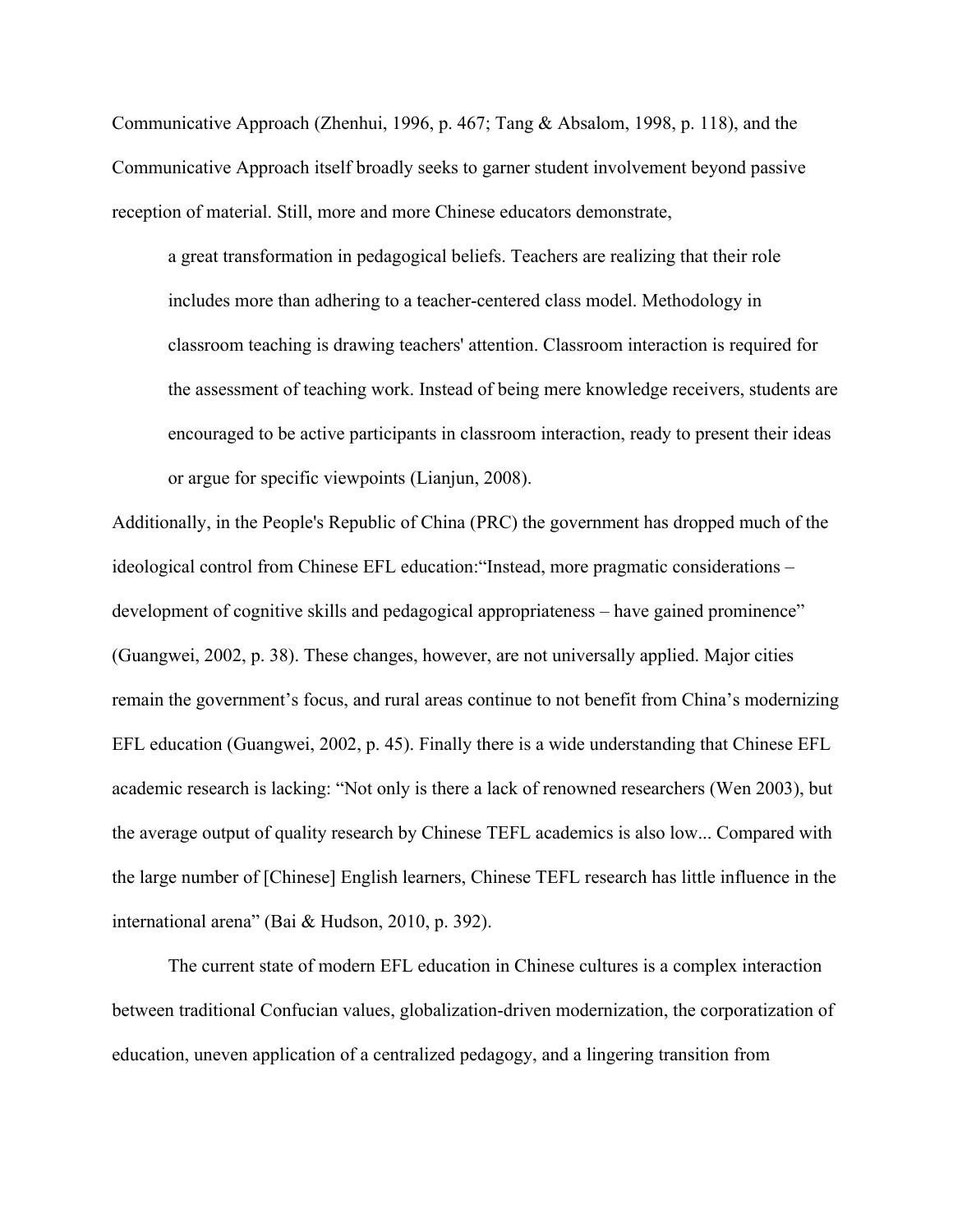education as a method of instilling government-desired values. It is in this complex interplay that the clash between tradition-based Grammar Translation Approach pedagogy is challenged by the more modern and Western Communicative Approach pedagogy. This is the context in which any study of EFL idiom education in China must be understood, and further why attempting to trace continued friction between Eastern and Western approaches is so important.

#### **Defining Idiom**

This paper will highlight the importance of idiom education for the overall competence of EFL speakers because, "idiomatic expressions occur frequently in daily spoken and written communication. Pollie et al. (1977) found idiomatic expressions arose every 3 to 4 minutes in conversation" (Hua, 2017, p. 329). The study of idioms in EFL contexts hinges on two key concepts: idiom transparency and idiom frequency. Frequency is easily defined as how common a particular idiom is in its natural use. Transparency is the conceptualization of how easy an idiom is to analyze or comprehend without knowledge of its definition. For example, doing things, "by the book," is relatively transparent, because following rules implies a rulebook, and English learners can generally grasp the metaphorical meaning easily. On the opposite end, "kick the bucket," is relatively opaque because its meaning, "to die," is not easily analyzed from its actual words. In effect, frequency determines which idioms are most important to teach since they are the ones most frequently used, and transparency determines how difficult particular idioms can be to understand in isolation.

However, neither of these elements is central to defining an idiom. "Many linguists, instead of giving a narrow definition of idioms, prefer to describe a scale or continuum," from transparency to opacity to categorize idioms (Grant, 2004, p. 42). Various scholars have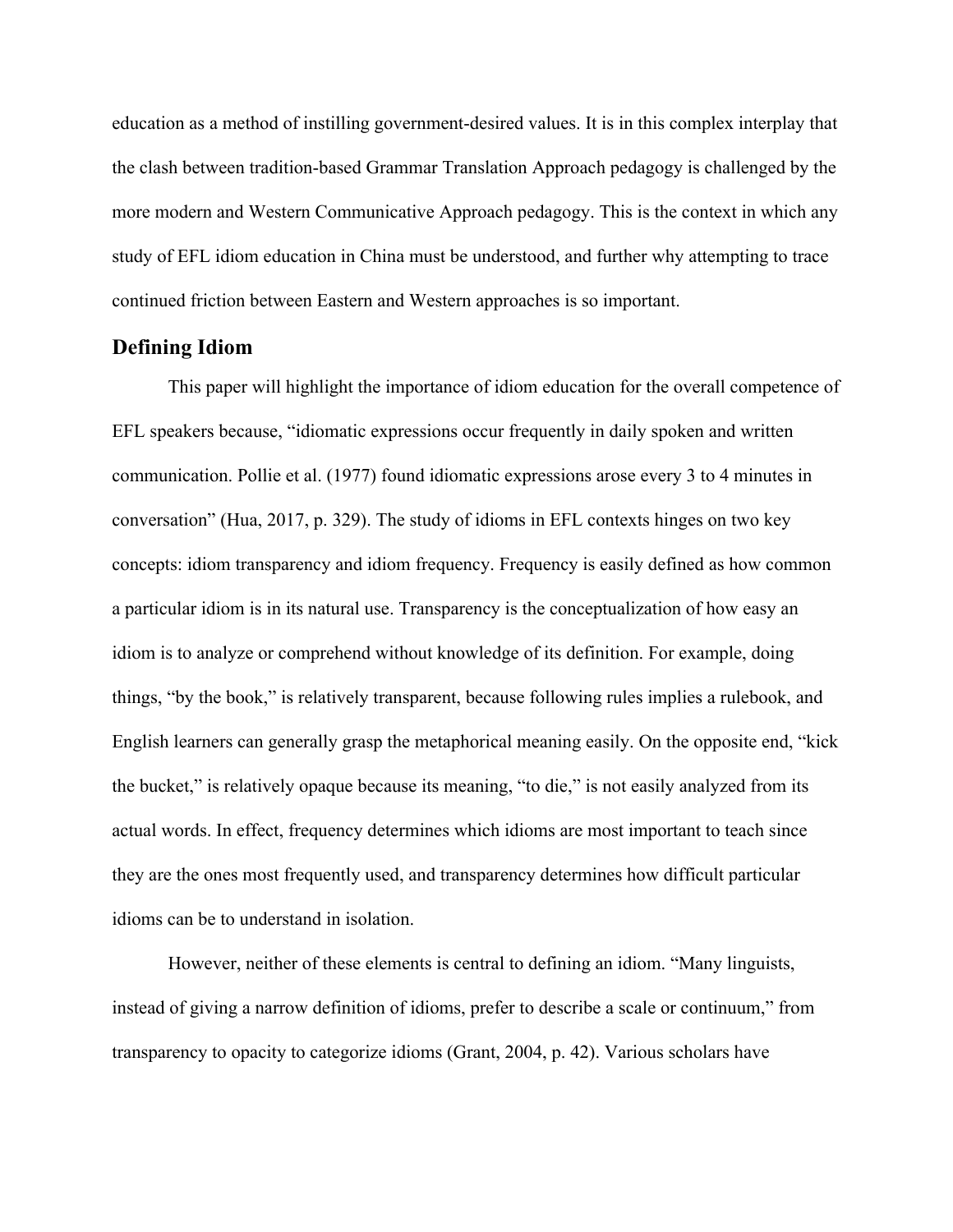attempted to truly pare down to what an idiom is, to separate them from other metaphors and forms of figurative language. This paper is not designed to engage that discourse. Instead, for the purpose of narrowing down studies, it will rely on the commonly used criterion for defining idioms: non-compositionality: "In other words, the meaning of idioms cannot be predicted from the meaning of their constituent parts" (Grant, 2004, p. 40). Therefore, all idiomatic language which can (and frequently does) challenge Chinese learners with figurative and non-literal meanings is the focus of this paper.

A majority of the pieces reviewed refer to two articles on this topic in particular, a 1999 article by Thomas Cooper and a 2000 article by Frank Boers. Taken together, they represent an important summary and examination of the dominant trend in EFL idiom education: cognitive linguistics. Cognitive linguistics represents the fusion of the Communicative Approach in applied linguistics and a psychological approach to education. Adding a psychological portion to the education is important, because idiom education not only touches on linguistic forms, but also culture, language transference, and efficacy practices. Cooper and Boers create the starting point for understanding this cognitive linguistic discourse in EFL contexts.

According to Cooper (1999), very few studies on idiom comprehension prior to his article focused on L2 English speakers, finding two notable exceptions (p. 234). Due to this lack of material, Cooper tried to use L1 idiom comprehension models to direct his study in L2 comprehension. These reference models detail the strategies an L1 learner uses to comprehend new idioms. His final results describe the L1 models as ineffective when tracing the strategies an L2 learner uses, because l2 learners rely on a different set (p. 255). The new strategies Cooper found of particular note are: "guessing from the context to figure out the meaning of the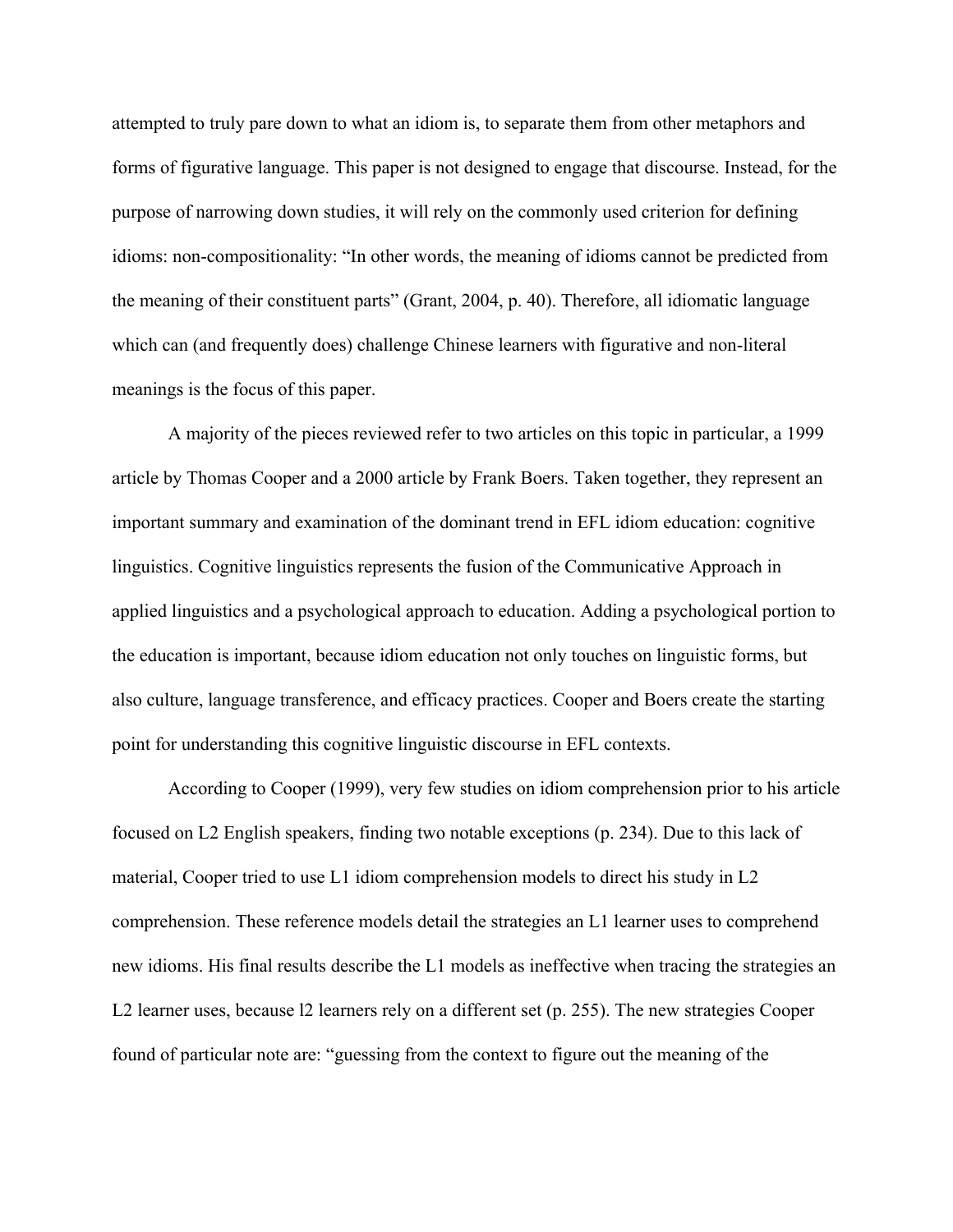expression (Strategy GC, leading to a correct answer 57% of the time), using the literal meaning of the idiom (Strategy LM, 22%), using background knowledge (Strategy BK, 12%), [and] referring to an L1 idiom as a key to the meaning of the English idiom (Strategy L1,  $8\%$ )" (p. 252). Cooper then forms pedagogical recommendations for teaching English idioms to L2 learners based on the effectiveness and frequency of the strategies the learners in his study employed (with caveats due to the limited number of students he had to sample). Many of the articles that form the core focus of this work directly reference these same recommendations. We further see the strategies these students used replicated among the Chinese students who are tested.

Boer's study, on the other hand, focuses on the background metaphorical meaning of idioms. He conducted a study which grouped idioms by thematic components, "(e.g. "Anger is a hot fluid in container," to group together, "anger welled up inside me," "flipped their lid," "simmer down!" etc.) (p. 555) as previously grouped by other scholars. Boers then compared students who received idioms presented as such versus a control group which was given the same list of idioms to memorize sans the metaphorical background. Boers theorized that L2 English learners, lacking the socio-literary frame of reference of L1 learners, would show improved scores over the control group if instructed in some of this framework (p. 553). His hypothesis was born out successfully in the 3 different experiments he conducted on a group of L2 English-learning middle schoolers residing in Belgium. Boers acknowledged the limitations of testing this hypothesis in a French classroom and suggested studies in primary languages more lexically distant from English than French (p. 563). In effect, Boers pioneered the use of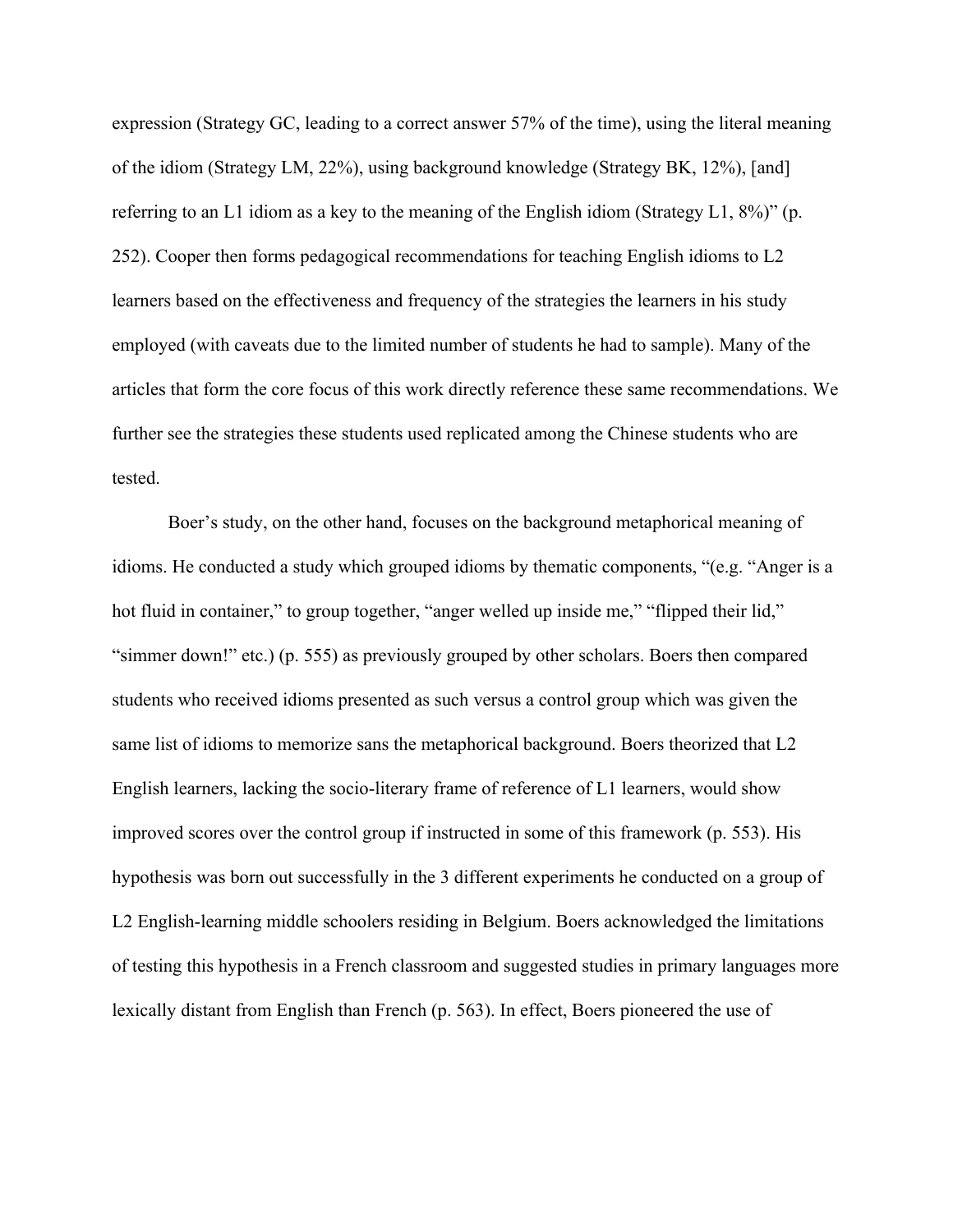metaphorical motivation when teaching idioms to L2 English learners. The suggestions he generated are carried forward and referenced by many of the following articles.

There is a third book, *Metaphors We Live By,* by Lakoff and Johnson (1980), which features prominently in the discussion of metaphorical roots of idioms in English. Almost every paper referenced in this examination refers to the book; however this paper will not as it is also analyzed by the Boers article and it would not contribute to a further understanding of the topic. It is a central work to the metaphorical study of idiom, but the necessary details for Chinese contexts can rely on Boers as this paper does.

Up until the 1990's, the primary comprehension strategy for idioms was rote memorization in both L1 and L2 contexts (Boers, 2000, p. 554; Shan-Fang, 2008, p. 129) as idioms were viewed as "arbitrary," and thus a student could not learn to understand an idiom at a deeper level. More recent work challenged this notion and demonstrated that many if not most idioms can be, "motivated," (Boers, 2000, p. 553) by metaphorical or etymological roots. This motivation grants a student the theoretical framework not just to understand a single idiom at a time but all the idioms which share a single motivation (e.g. "life is a journey") (Shan-Fang, .2007, p. 148). Non-compositionality is how we can define the problems idioms present to L2 learners. Metaphorical motivation provides the solution proposed in the dominant cognitive linguistics discourse.

### **Methodology**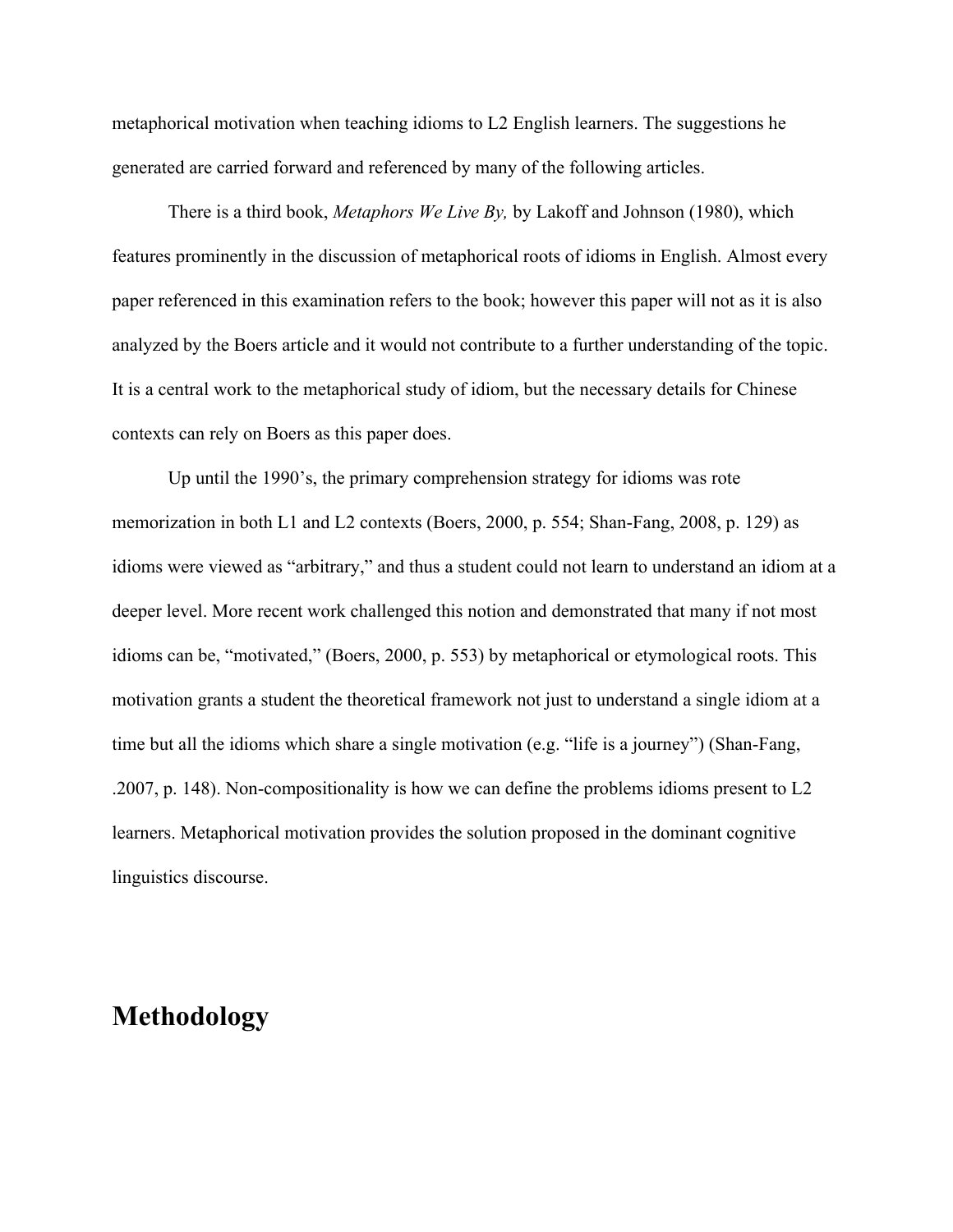This paper's goal is to present a contemporaneous view of how idioms are studied in Chinese EFL contexts. This goal requires limiting the focus of papers to a specific time and to Chinese learners; this analysis focuses on papers written between 2004 and 2018. While this limitation does not exclude Western researchers over Chinese researchers, in practice it primarily limited the corpus to Chinese researchers Of the articles in the main corpus of this research, only two are from Western researchers (specifically: Kilroy & Scalia, 2015; Yu Ren Dong, 2004)..

This abundance of Chinese researchers is rather surprising, as one of the largest sources of Chinese research, the China National Knowledge Infrastructure (CNKI) database, is effectively closed off to the West. Logging into the CNKI database is quite possible, as it only requires a profile on the popular Chinese social media network WeChat. However, the database is geographically tied to Chinese mainland Internet Protocol (IP) addresses. Thus while I can login to the database, attempting to retrieve any of the articles results in a denial. One other paper was similarly locked behind a database geographically locked to Poland, however the CNKI database simply by virtue of being geographically located in the region this work focuses on contains an immense wealth of literature relevant to the topic. If Chinese scholars with access to the CNKI database are interested in performing this study again just using that database to share their results with Western researchers, it would be beneficial to the discourse at large.

Because of that limitation, this review relied instead on several databases and resources to gather its work. These sources include Google scholar, JSTOR, the Portland State University library database, Ebscohost, Sciencedirect, Wiley Online Library, and any databases or articles linked via the ones already mentioned. The various primary topics presented through theoretical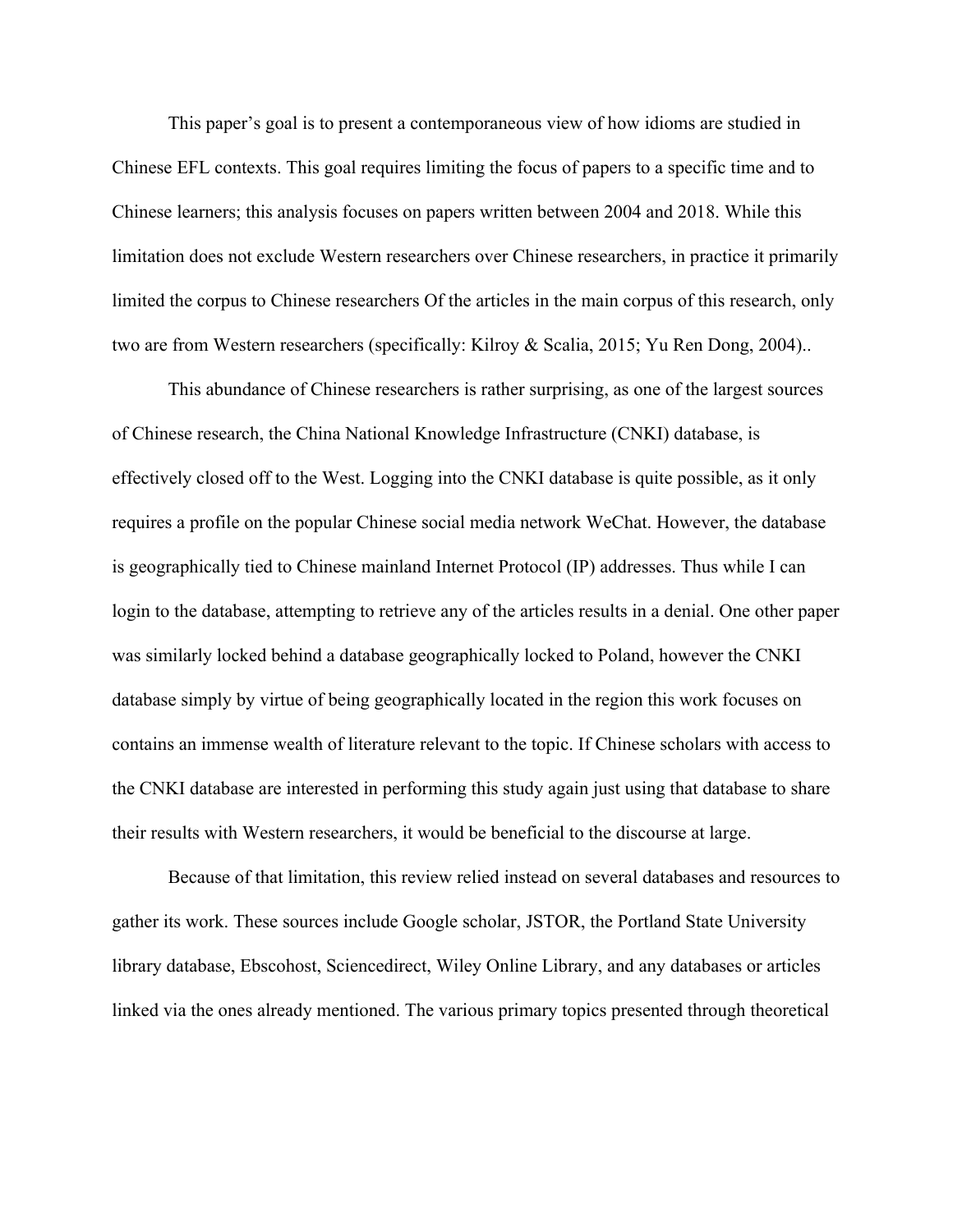discussion and empirical research in these articles will be correlated and traced in their own detail.

Due to the specificity of the research, the challenge was not selecting research from a larger body of work, but finding articles in the first place. There is a large corpus on very similar material such as education strategies for phrasal verbs or collocations in Chinese EFL contexts. There is similarly a large body of work dissecting the translation strategies between English and Chinese idioms. Digging up the work specific to education of English idioms in Chinese EFL contexts involved working between those two large corpuses to find the relevant material. By following the above mentioned limitations, this article has 21 papers which can be broadly categorized into the following key topics.

| Category                       | <b>Focus</b>                          | <b>Number of Papers</b> |
|--------------------------------|---------------------------------------|-------------------------|
| Comprehension and<br>Retention | Idiom motivation awareness raising    | 8*                      |
| <b>Motivating Factors</b>      | Metonymy and metaphor                 | 8                       |
| Familiarity                    | Unfamiliar idioms                     |                         |
| <b>Student Perceptions</b>     | The experience under teaching methods | $3*$                    |

**\***The article Ying-Ying 2013a is split between these two topics due to its relevance to both.

# **Findings Comprehension/Retention**

Several studies conducted in Chinese contexts focus on the how exactly students comprehend and retain idioms. Six of the following studies all selected a group of EFL students and tested their initial understanding of idioms, follow a method of education, and then retested the students to measure improvement (Hua 2017; Lei 2009; Shan-fang 2007; Shan-fang 2008;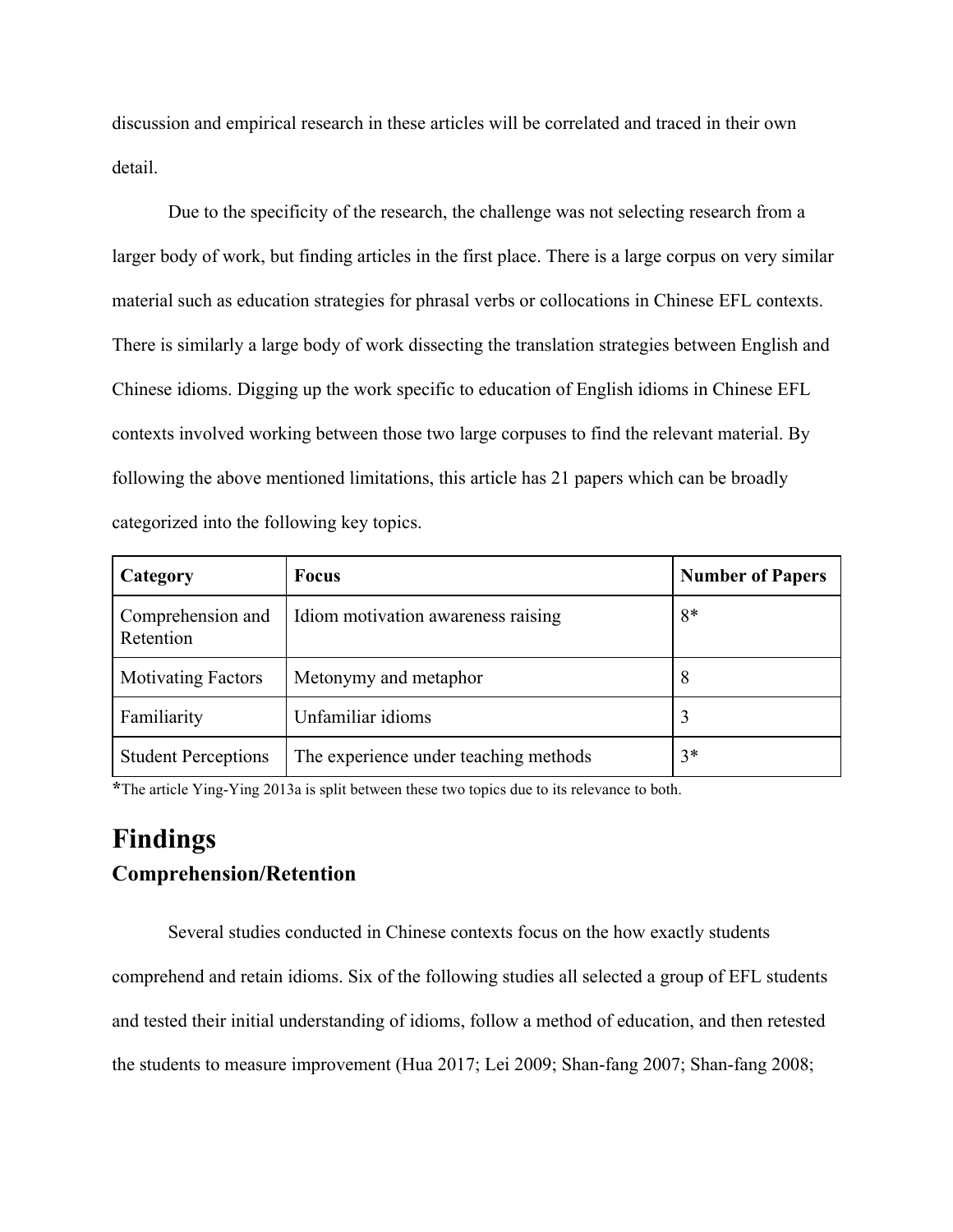Ying-ying 2013a; Youmei 2011). These studies used a control group who only received idiom education via rote memorization and compared it to their hypothetical works. The two outliers tracked records of idiomatic usage and improvement over time, which is to say that they contrasted usage of students who had different lengths of English study, but did not test against different teaching methods (Xiaoli 2014; Kaisheng 2016). All these papers except one suggest that it is the understanding of metaphorical and etymological background that best aids EFL students in Chinese contexts, as opposed to the more traditional rote memorization. The outlier (Kaisheng 2016) found no difference between the two education strategies in reception testing, but did find a difference in production testing.

Common themes emerge into this section. Chinese cultural concepts of figurative meaning can bleed into a student's understanding of an idiom's figurative meaning, also called L1 transfer. Vocabulary size and correct usage of idioms are scrutinized as a factor in comprehension and retention. Educator importance is highlighted. Finally, scholars are exploring idiom comprehension and retention testing over educational periods, between levels of English education received, and whether or not contextual clues are provided.

Idiom motivation is cultural, which is to say that conceptual metaphors commonly used by a language are inextricably intertwined with a the culture they are born in (Cooper, 1999, p 258; Hua, 2017, p. 330; Xiaoli, 2014, p. 935). Different cultures create different figurative imagery. For instance, English has long held that knowledge comes from the brain, but ancient Chinese concepts of knowledge see it centered in one's belly. When L1 and L2 cultural imagery disagree, students have a harder time comprehending the L2 concept utilized (Xiaoli, 2014, p. 940), from which we extrapolate that students utilize familiar L1 cultural concepts when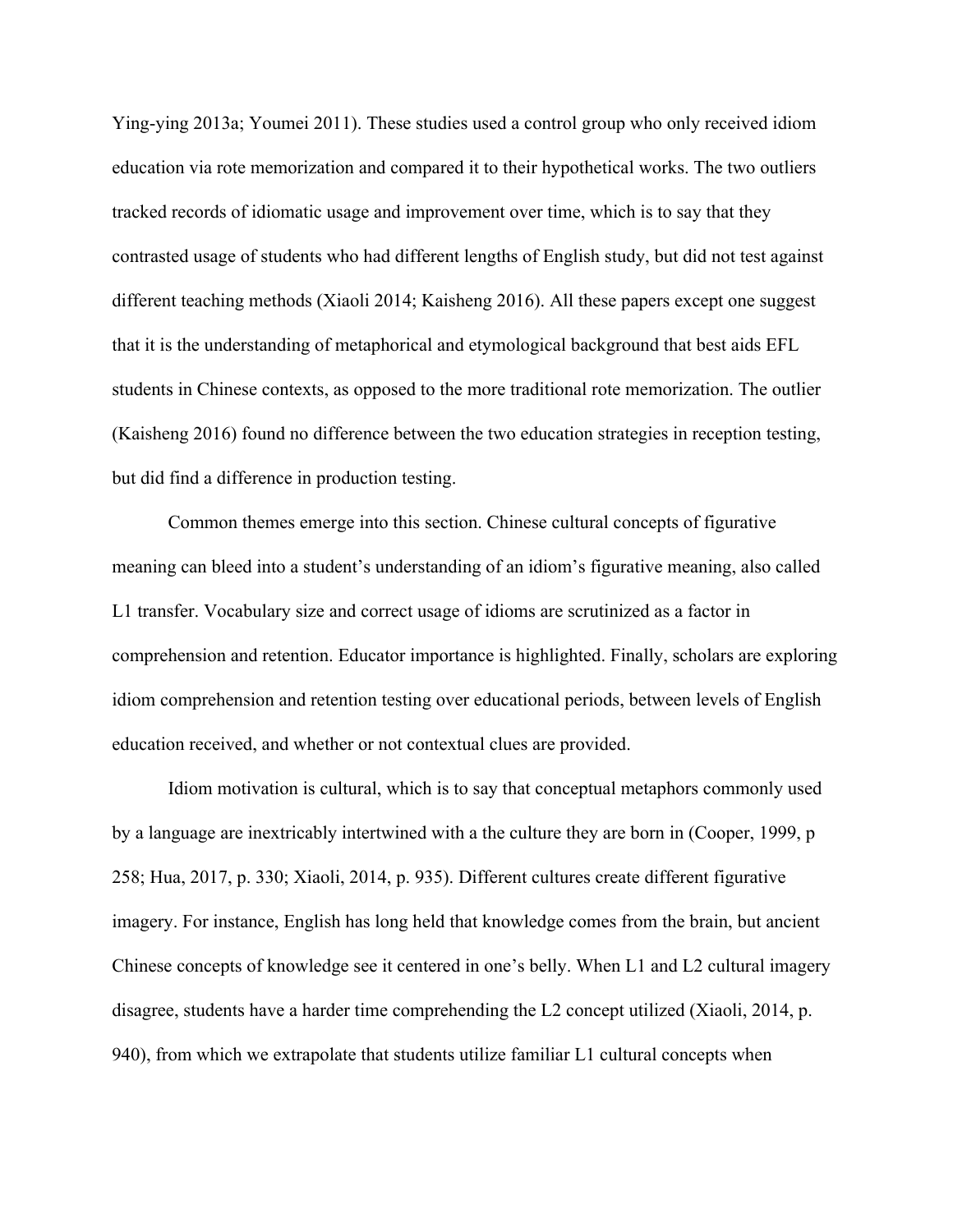engaging with new L2 material. This is called L1 transference, and is an especially important consideration in idiom pedagogy, as L1 transference with figurative language may not merely drive the student to use familiar linguistic concepts but to actually form incorrect understandings of the figurative meaning based on the understanding formed in their native culture (Kaisheng, 2015, p. 19; Xiaoli, 2014, p. 940).

The culturally bound nature of idioms limits the ability of students to immediately comprehend an idiom (Ying-Ying, 2013a, p. 73). The binding does not completely prevent any understanding, and there is positive correlation between general vocabulary size and idiom comprehension (Ying-Ying, 2013a, p. 59). However, current Chinese EFL teaching methods are not meaningfully addressing the correct usage of idioms. Rote memorization techniques can certainly add more idioms to a student's lexicon, but accurate usage doesn't necessarily follow:

The results show students have achieved quantitative gain but failed to make significant progress in accurate bundle use during their four years of English learning. It turns out to be noteworthy that quality speaks louder than quantity in benchmarking phraseological proficiency. More does not necessarily mean better." (Kaisheng, 2015, p. 21).

Not only this, but some of the most popular lexical bundles can be the ones least accurately used by Chinese EFL students (Kaisheng, 2015, p. 20). This does not improve during the education process; advanced learners in Chinese contexts do not use idioms with a higher accuracy rate than intermediate students even though they may know a higher total number (Kaisheng, 2015, p. 19; Xiaoli, 2014, p. 940).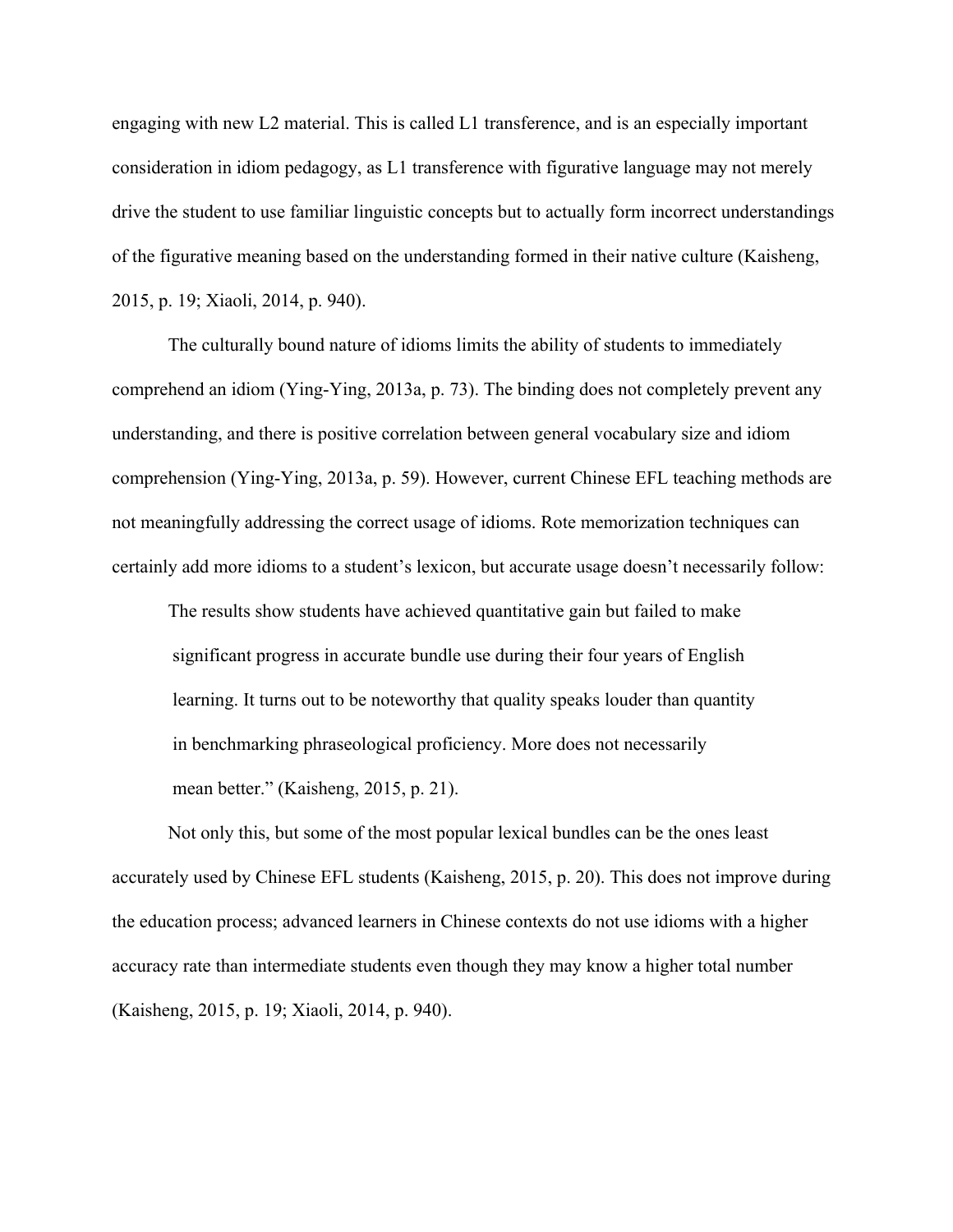What does show consistent improvement over the memorization method is adding metaphorical background to the lesson plan (Boers, 2000, p. 569; Hua, 2017, p. 335; Shan-Fang, 2007, p. 157). This improvement is demonstrated during post-lesson comprehension testing (Shan-fang, 2007, p. 157) and student retention testing a month afterwards (Shan-fang, 2008, p. 138):

 Raising the learners' awareness of metaphors consciously in the process of language teaching... provide[s] strong evidence for the position taken by Boers (2000) that metaphor awareness has a positive influence on vocabulary learning in English as a foreign language context. (Shan-Fang, 2007, p. 159)

 Comprehension is further aided by the presence of context clues (Cooper, 1999, p. 248; Hua, 2017, p. 335). EFL students in Chinese contexts can have a harder time discerning the meaning of idioms in isolation, as finding the figurative meaning without metaphor and etymological training reduced tested students down to direct translation (Hua, 2017, p. 333), and a handful of guessing strategies which may or may not yield the correct translation (Cooper, 2000, p. 252).

This generally holds true when the idioms are divided into subtypes such as metaphor and proverb (Youmei, 2011, p.360); however these results are not as conclusive without the presence of an instructor (Lei, 2009, p. 61). Thus while the student's success is the primary metric by which to measure progress, instructor competence is an important factor in setting students up for success. We can see this in action in the one article which, counter to the general trend, found no statistical distinction between the performance of the rote memorization control group and the etymologically educated experimental group (Lei, 2009, p. 51). The focus of this study was the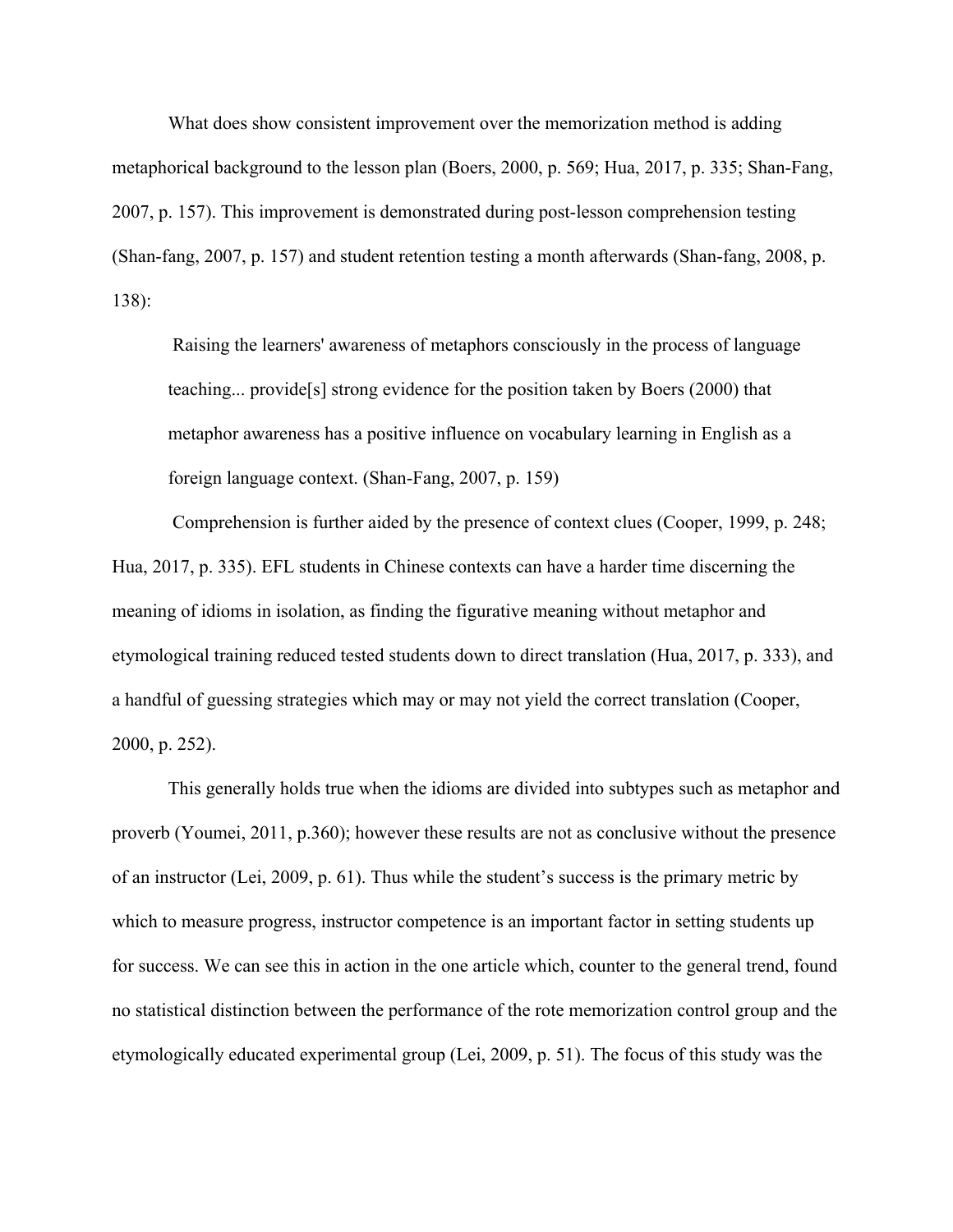usefulness of online resources, and as the students themselves mentioned in the follow up survey, " the lack of teachers' assistance and guidance is one major drawback of online learning" (p. 61). Student success in idiom understanding may be predicated on not just the methods of metaphor awareness raising but on the ability of educators to adapt the material to their classrooms and the needs of their students for figurative language education.

There are some important gaps in the literature on idiom comprehension and retention in Chinese contexts. There is no consistent answer concerning the best application of metaphorical or etymological education. Some suggest dedicating a class, some suggest adding it into the established pedagogy. None of these studies were long-term longitudinal studies which tracked their students after the experimental metaphoric education ended. Finally, all of these studies concerned students in secondary or post-secondary education. There is no data on whether introducing transparent and potentially easy to comprehend idioms earlier in a Chinese student's education will help their overall understanding of them, or really what can or should be done about the lack of idiom and figurative meaning in Chinese pre-college EFL classes at all.

### **Motivating Factors: Metaphor and Metonymy**

Idioms can be motivated by several different figurative forms. These studies highlight the difficulty in understanding idioms by focusing on a particular type of motivation such as metaphor or metonymy. These motivation processes are particularly apparent in idioms with low transparency. To define, metaphoric motivation sees something as directly equivalent to another concept, such as, "anger is fire," in idioms such as describing someone as smouldering. Metonymy by contrast is a substitutive or, "stand-in," process where one object replaces another,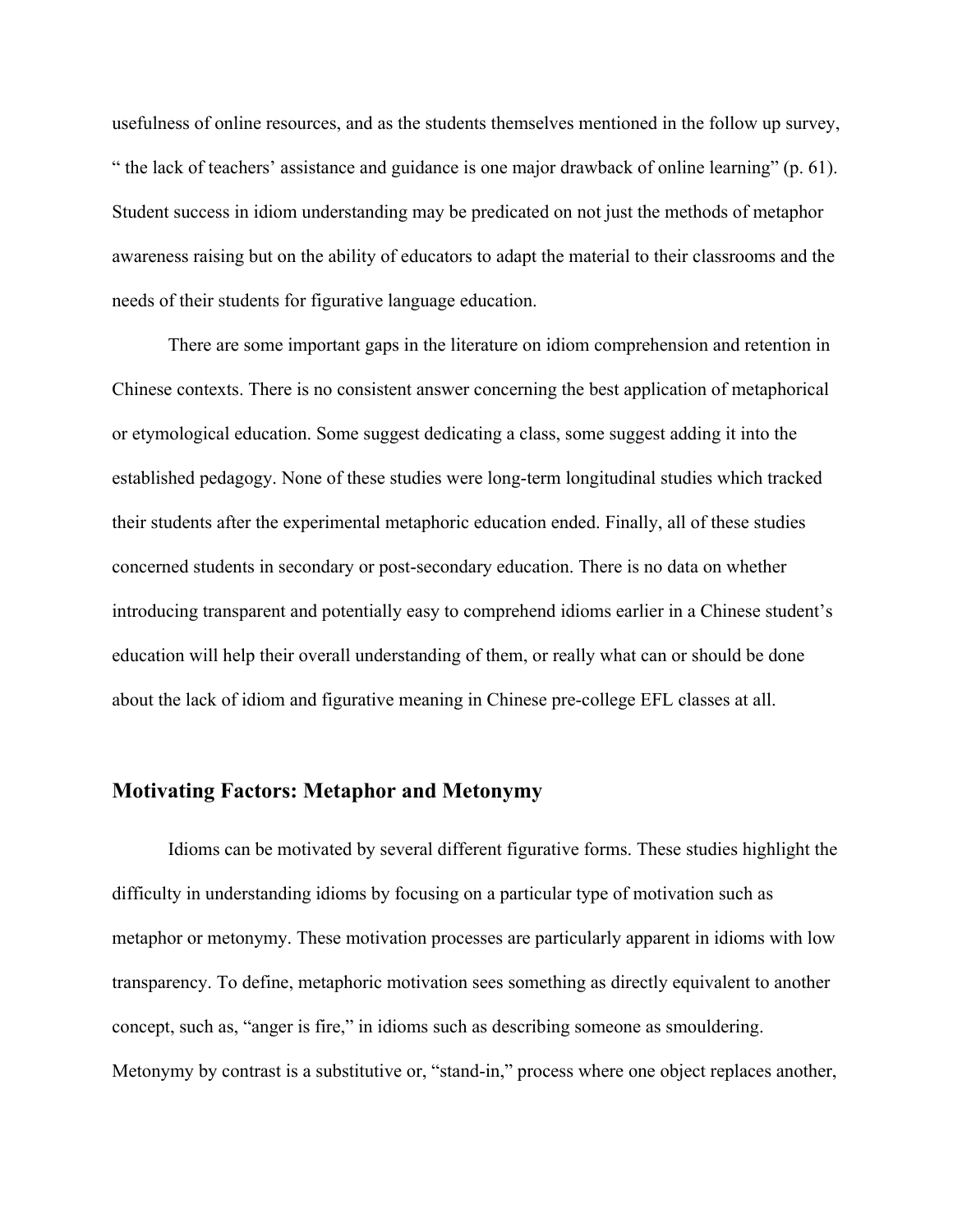such as discussing, "the crown," to discuss the Queen of England. There are more forms of motivating idioms than these two, however only these two have studies dedicated to them on the topic of English idioms taught as EFL in China.

The goal then is to correlate an understanding of culturally bound metaphorical meanings with improved idiom retention in the student. (Yi-chen & Huei-ling, 2013, p. 13). This follows from other research which argues that purposely invoking a student's L1 metaphorical knowledge of their native language can deliberately utilize L1 transfer, "through comparison and contrast to help them transfer knowledge into English." (Yu, 2004, p. 31). It is inherently a process of relating metaphorical knowledge between L1 and L2.

Two articles compare motivating factors, including metaphor and metonymy. They attempt to identify which forms of idiom motivation are the hardest and easier forms for students to understand and retain. These studies which analyze idiom comprehension by type did not perforce approach the question identitically. One study looked to compare comprehension rates against a control group (Wangmeng, 2017, p. 24) to determine if particular forms of idiom motivation did not benefit from motivation awareness raising. The other study divided students via pretest into high-scoring and low-scoring groups (Fushou, 2016, p. 807) to answer the question of how overall English competence correlates to figurative English competency with different motivating factors. These studies lay out which forms of idiom motivation are hardest or easiest for students in Chinese contexts to comprehend.

In both studies, the motivating factor students understood the easiest and retained the longest after instruction was metonymy (Fushou, 2016, p. 809; Wangmeng, 2017, p. 30). The motivating factor students performed the worst in was with metaphors (Fushou, 2016, p. 809;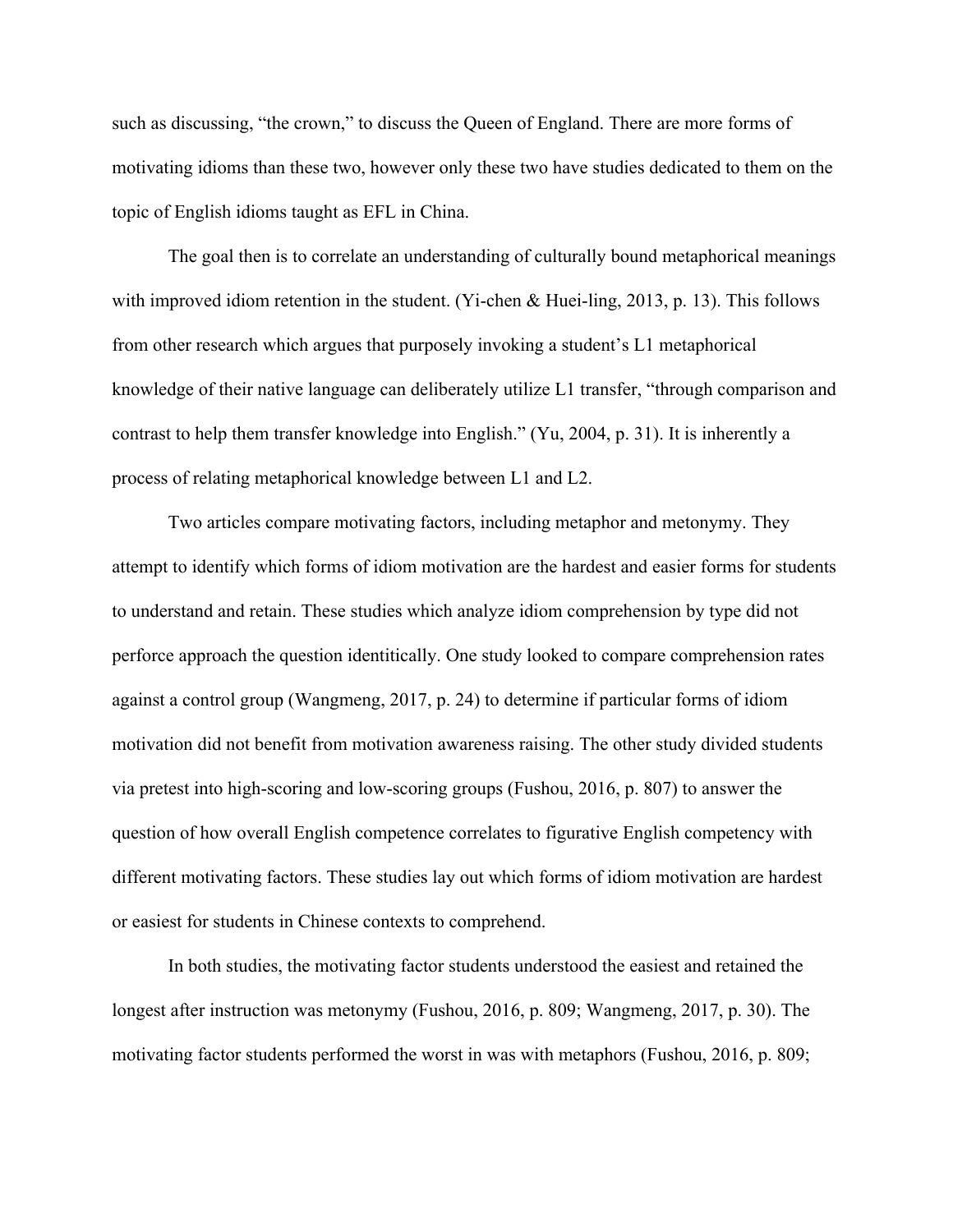Wangmeng, 2017, p. 30), to the point that overall English competence had no statistical bearing on the comprehension rates for metaphors. (Fushou, 2016, p. 809).

Given the student difficulty and the centrality of metaphor to idiom motivation, it should not be surprising that four articles examine idiom education purely about metaphorically motivated idioms. One is purely theoretical, discussing the interrelation between idiom and metaphor in EFL contexts. The next is similar, but includes examples of this process occuring *in situ* via the researcher's own student educators*.* The final two articles are both case studies, where educators tested their theories in the classes they teach.

The sole theoretical article compares English and Chinese idioms which share similar motivation under the framework laid out by Lakoff and Johnson. This comparison between Chinese and English sets up a discussion of EFL idiom and metaphor education. "Teachers should make it clear to students how a series of idioms are related to their conceptual metaphor motivation… [and] to encourage students to deduce the metaphorical meaning of idioms" (Xiuzhi, 2010, p. 208). By first demonstrating familiar Chinese metaphors which all carry a similar motivation, the teacher can lead the students into seeing English metaphors which use the same motivation. Further groups of motivated metaphors could them be presented without their motivator, granting the students the opportunity to puzzle out the motivation common between them.

Further yields from this theoretical discussion touch on the commonalities of the four metaphor articles, and in certain respects to the general goal of comprehension and retention. Common factors among these papers include raising metaphor awareness of the students, a direct link from the Boers article. Further, they suggest exploring cultural contexts of the metaphors.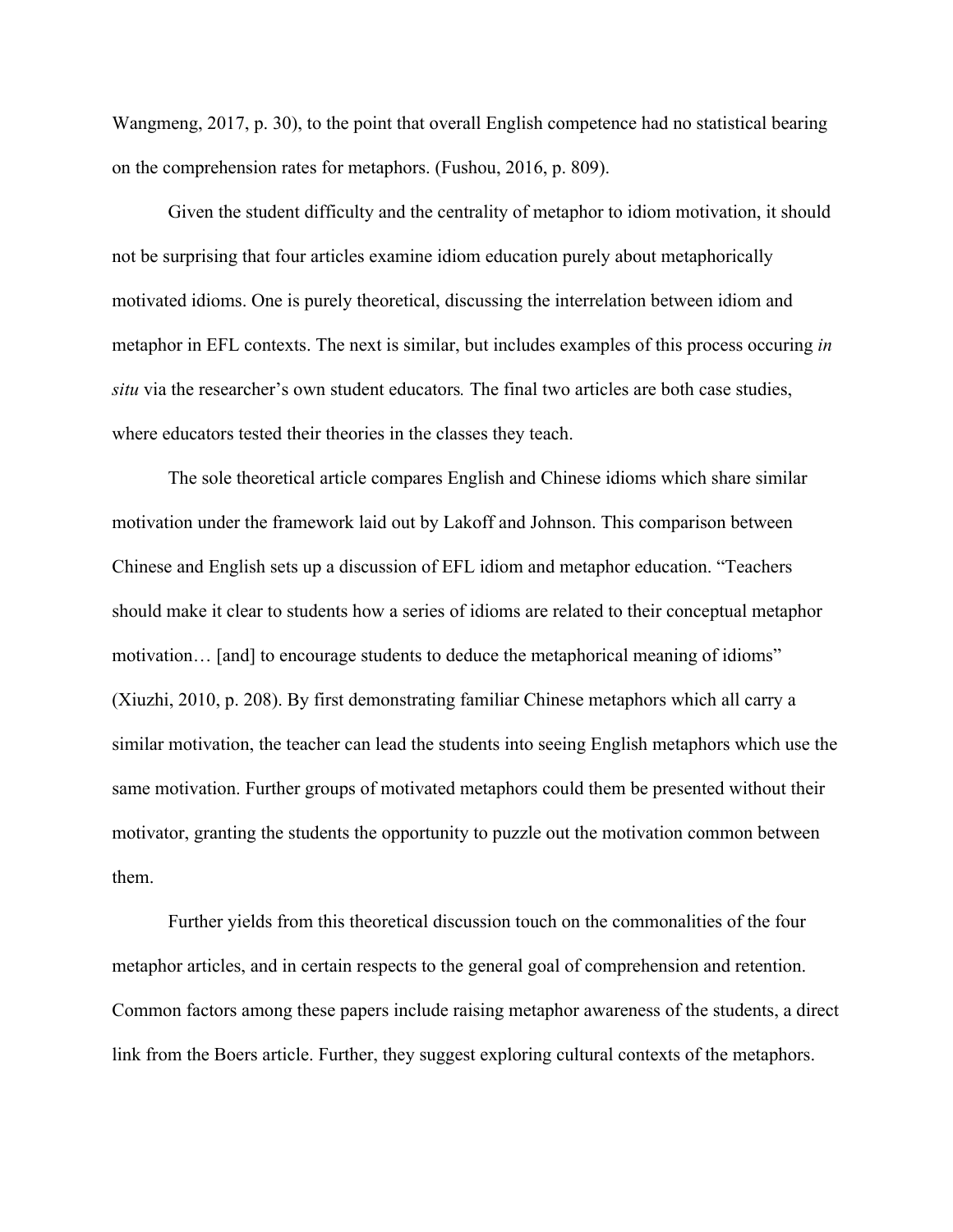Finally, the research suggests improving the competence of the educators themselves, and one additional study of educator classroom behavior specifically examines the teacher's use of metaphor.

Given its centrality to Boers' work, it is understandable that studies which focus on the relationship between idiom and metaphor should follow closely in his wake. His work was designed to, "corroborate the thesis that an enhanced metaphor awareness on the part of the language learner can facilitate his or her retention of novel figurative expressions" (Boers, 2000, p. 569). It is further corroborated in these studies, thought not all in the same manner. Multiple educators give the sense that students view metaphors as part of a purely literary practice (Xiuzhi, 2010, p. 208; Yu, 2004, p.29), and as such are only accustomed to seeking out the literal meanings of the words in front of them :

Our students, for example, … go through class with dictionaries open and mark up texts with a myriad of Chinese words that approximate the translation. First, this indicates that the students are focused on literal meaning rather than subtext, as the surface meaning of the texts often still eludes them. Second, it suggests that any complexity in the text also eludes them. (Kilroy & Scalia, 2015, p. 2)

The strategies for raising metaphor awareness cover a wide range. Perhaps the most creatively engaging among this research is the use of poetry which, "might be used as a vehicle to better understand metaphor and, as a result, context" (Kilroy & Scalia, 2015, p. 2) The students are asked to study and analyze poetry, and then generate metaphors on their own within specific tasks to demonstrate an ability to think beyond literal meanings. (p. 6). These tasks were designed to, "gauge the short-term efficacy of using poetry to strengthen students' relationship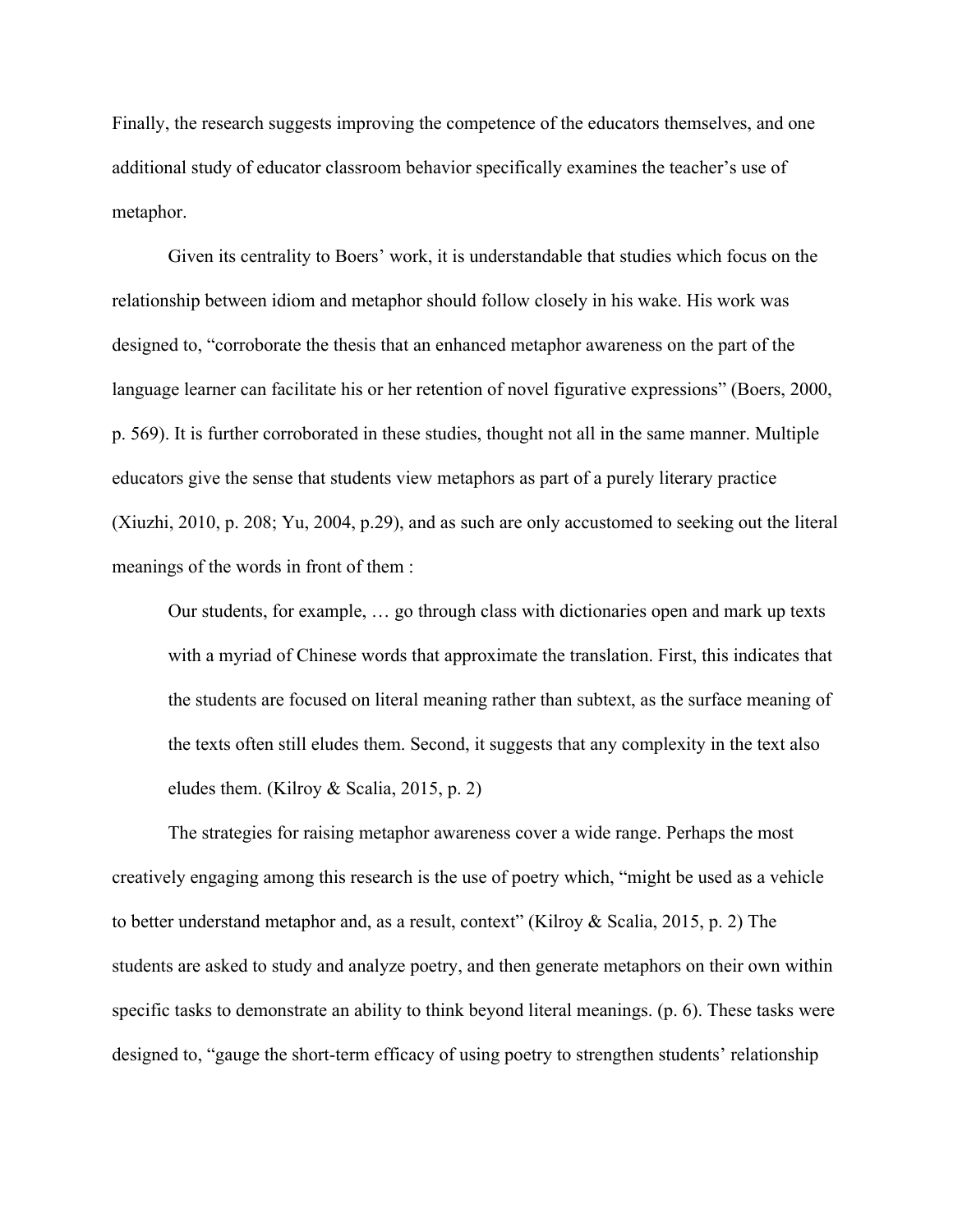with metaphorical and idiomatic language" (Kilroy & Scalia, 2015, p. 5). Along the same lines, another paper had students in a writing course study idiom laden articles in between drafts of a paper to track student idiom usage and short-term improvement of metaphor awareness (Yi-Chen & Huei-Ling, 2013, p. 17). While both of these studies demonstrate an increased usage of metaphor and idiomatic expression, there is no follow-up comprehension testing, and none of the examples of student writing cited by these studies demonstrate native English idiom accuracy. The authors' assertion that encouraging students to develop new metaphors will improve their ability to learn existing ones also requires the authors to disregard student efficacy in their own conclusion (Kilroy & Scalia, 2015, p. 10). It would be helpful if the studies engaged in longer-term testing to see if short-term metaphor awareness raising via creative outlets actually yields long-term comprehension skills.

Part of this lack of idiom comprehension can be explained by the cultural binding of idioms, as, "even imaginative or poetic metaphors are governed by cultural conventions and our beliefs and values" (Yu, 2004, p. 30). Thus the metaphors created by these students are probably related to Chinese culture, further highlighting the need for not only raising metaphor awareness but cultural awareness as well. One can potentially raise cultural awareness by deliberately utilizing the cognitive process of L1 transfer for a, "contrastive analysis" (Yu, 2004, p. 31):

Research… in second-language acquisition has suggested the benefit of activating adolescents' metaphorical knowledge in their native language through comparison and contrast to help them transfer knowledge into English... This can raise students' general language awareness and crystallize key issues related to language, thought, and culture in both languages. (Yu, 2004, p. 31).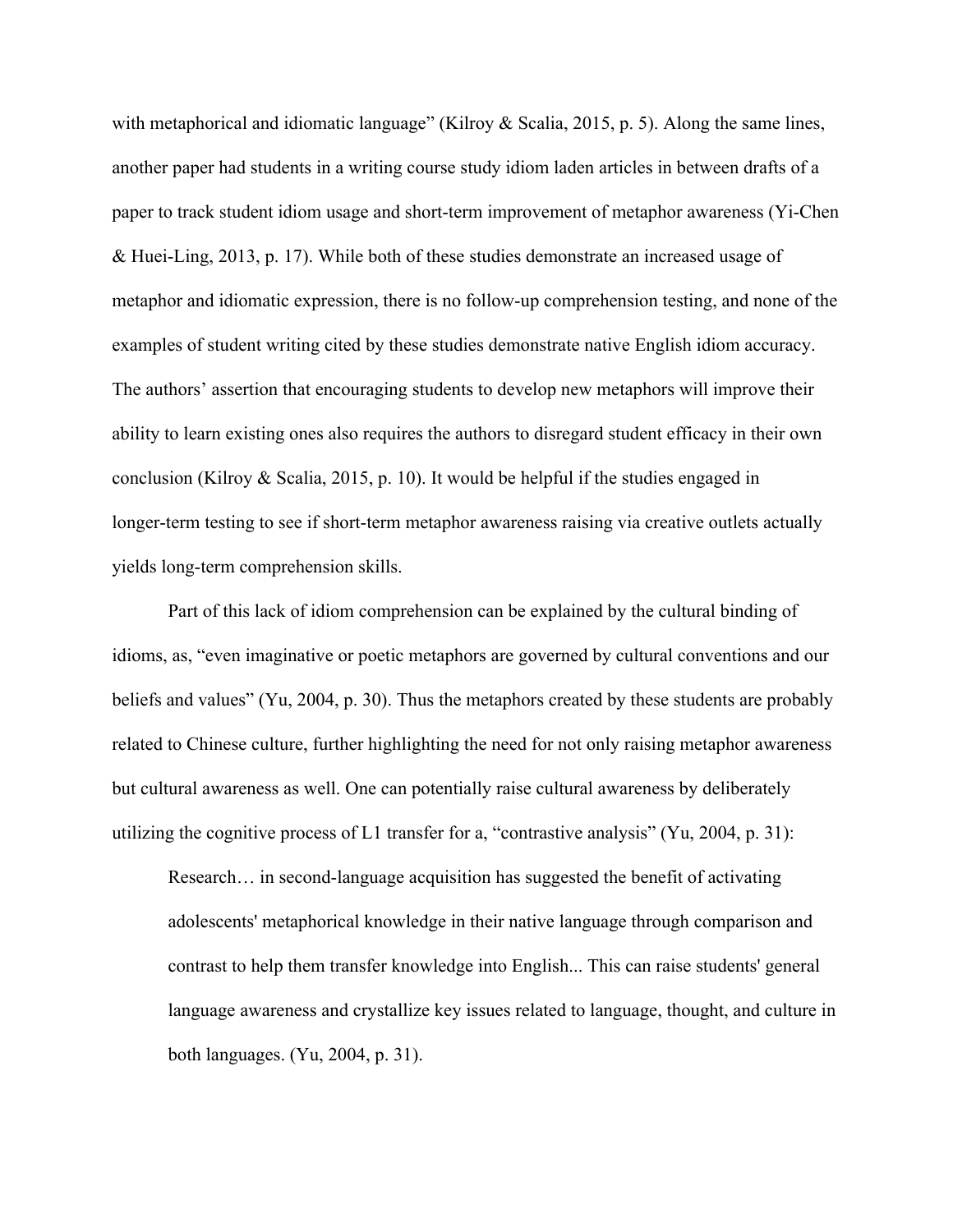Thus it behooves an educator to engage with cultural material which motivates the target L2 metaphors (Xiuzhi, 2010, p. 209). This engagement perforce requires teachers who are themselves educated on the metaphorical background of the material: "Awareness of conceptual metaphors does not guarantee L2 learners' automatic access to conceptual metaphors," (Yi-Chen & Huei-Ling, 2013, p. 18). Thus the educators must be capable of leading students through the cultural and etymological roots of the metaphor or idioms in question. Again, most of the Chinese EFL educators are not native speakers themselves, which is a, "severe challenge for… Chinese teachers. Therefore, schools should make every effort to provide opportunities for teachers to further their study of metaphor theory" (Xiuzhi, 2010, p. 208).

Teachers who can successfully lead their students in this way can contribute to student efficacy, as detailed by Yu (2004):

Because she cultivated an environment for learning about cross-cultural metaphors, her second-language learners no longer feared metaphors or felt inferior about their language skills. They also felt that they had something important to share with the class. (p. 31).

The importance of educator competence can not be understated. The, "metaphorical features of teachers' directives are... the facilitator in providing more comprehensible input for L2 learners in college EFL classroom context ... and motivatel the knowledge background of L2 learners" (Lu & Wang, 2014, p. 273). Lu & Wang go on to further argue that the classroom contexts and the educator's use of metaphor are mutually reinforcing. When the educators used metaphor in their classroom directions, the students started responding with similar figurative language (p.274), and thus Lu and Wang concluded, "the findings of this study show that the students' metaphoric competence need to be consciously cultivated in college EFL classrooms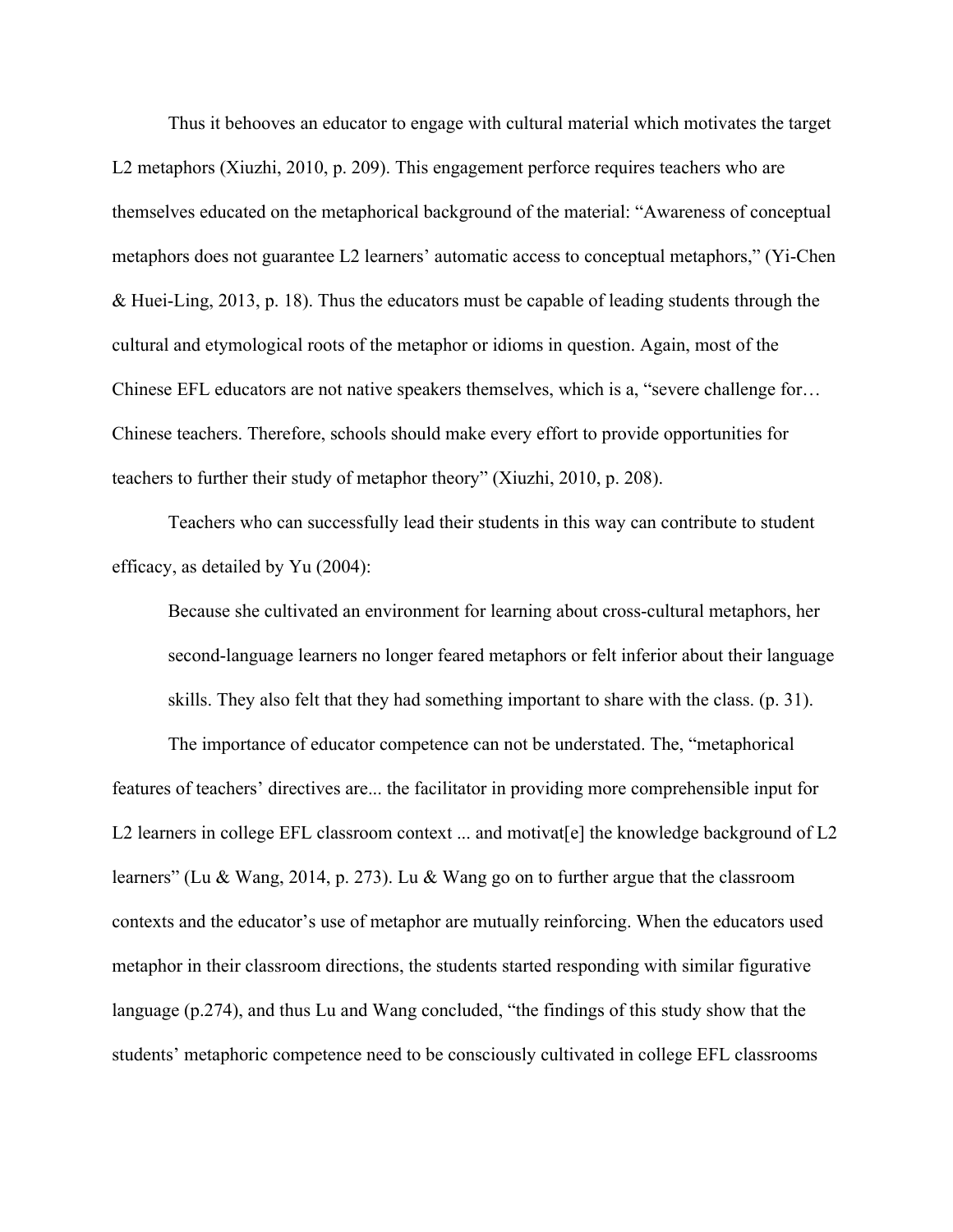and the important role of teachers' directives with metaphorical features should not be ignored" (Lu & Wang, 2014, p. 274).

All of the factors described previously in this section are reinforced by a unique study which examined idiom variants, where students were taught the primary idiom (e.g. "Spill the beans," or, "off the hook,") and then tested for understanding of variations of the idiom ("Spill a single bean," or, "removing the government from the economic and political hook") (Guo, 2014, p. 436). The study found that overall English competency was a huge factor in how students interpreted idioms, which strategies they prefered, but not in accuracy rates (Guo, 2014, p. 442). The article concludes:

The results of the study also set off alarm bells in current L2 idiom pedagogy . ...college level Chinese EFL learners not only found it difficult but also performed unsatisfactorily in their comprehension of novel English idiomatic expressions [sic]. This problem in L2 idiom teaching and learning rigorously questions the effectiveness of … rote-memorization for idiom acquisition (Guo, 2014, p. 443).

Guo moved on to trace the habitual responses of Chinese educators and students in the classroom. Teachers felt like it was impossible to educate students who hadn't already memorized the idioms, but due to the reliance on rote memorization they did not have additional methods to choose from. This caused students to give up, or to utilize the comprehension strategies identified by Cooper with low success rates (2014, pp. 443-444). "It seems that the dominant rote memorization runs the risk of depriving L2 learners of the opportunity to cultivate their analytical and inferential abilities in language learning" (Guo, 2014, p. 444). From this study we can glean that the tradition of rote-memorization, without other techniques to support it,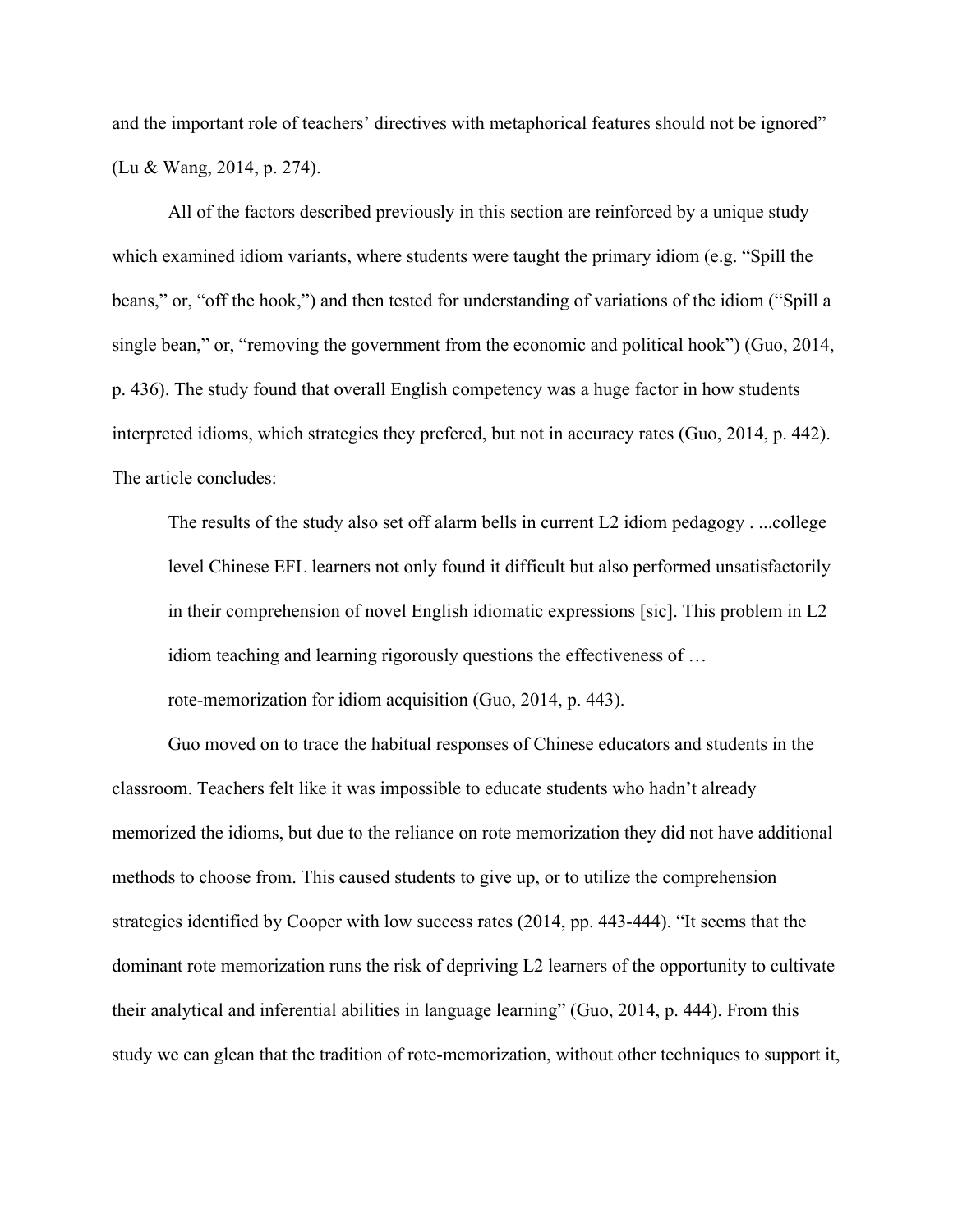can depress student effectiveness, and further can limit the capabilities of the educator as they do not have the tools they need to lead students through the complexities of figurative language. Thus these papers are primarily following directly from Western pedagogy rather than demonstrating friction against it.

These studies of motivating factors for idioms in EFL contexts end up covering significant topics in EFL pedagogy. Studies which differentiate idioms find metonymy the easiest motivating factor for Chinese students and metaphors the hardest. This feeds directly into Boer's work on metaphor awareness. The researchers who follow directly behind Boers, much like the researchers investigating comprehension and retention, highlight the importance of culture in teaching strategies. They further discuss the role of the educator, and of the need to ensure these educators are themselves capable in tracing figurative meaning.

Two of these papers actually do demonstrate friction against the loss of the, "traditional methods." (Xiuzhi, 2010, p. 209). Both of these papers still accept and recommend the usage of Western methods but, "the traditional method should not be abandoned completely," (Yi-Chen & Huei-Ling, 2013, p. 18). This single phrase does not seem like categorical resistance to Western pedagogy, but does also seem to indicate a hesitancy to completely embrace it. It is also not consistent resistance within this key topic, as the other two papers explicitly and solely engage with the Western discourse.

There are still questions that this section raises, areas where further research can progress. It seems widely accepted by these researchers (and indeed, Boers as well) that certain idioms do not translate as well into a conceptual metaphor theory. But these problem areas are not defined. That is to say, none of these papers demonstrate where English metaphor and Chinese metaphor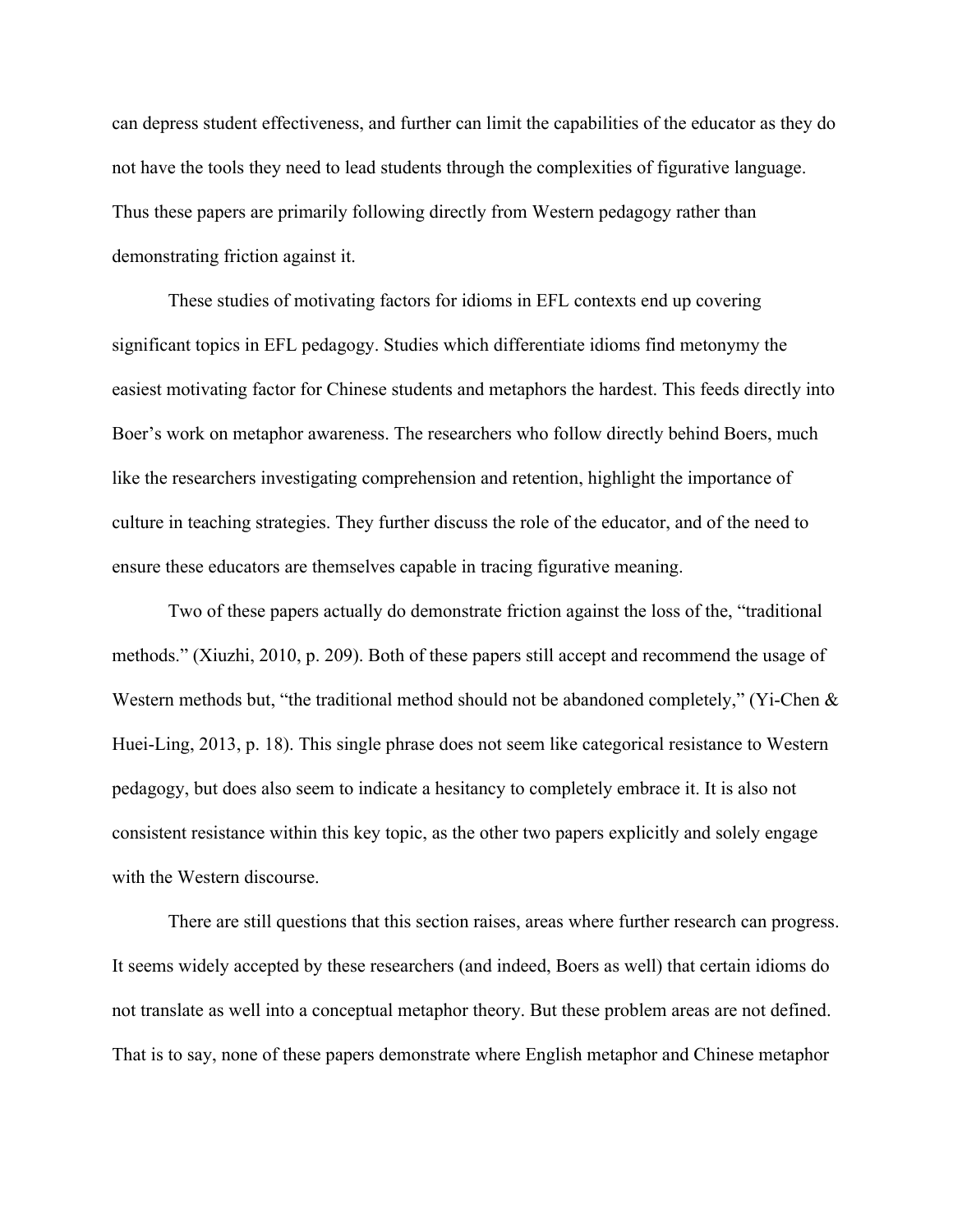diverge significantly. Nor is there work to discover exactly why metonymy is easier for Chinese students to understand, or any mention of Chinese examples of metonymy at all. Second, there is no study covering accurate use of these idioms as seen in the subsection on comprehension and retention. This is particularly poignant in the study of comprehending metaphor, as some of the studies show students creatively engaging with English metaphor in a way that requires the researcher to discard efficacy. Finally, there is only one study in this section which included a control group, but it was only clarifying the performance differences based on the motivating factors. None of these studies with solutions actually examined if their proposed improvements were better than the previous education strategies or rote memorization. There is a lot of room to explore comprehension of metaphor on all levels in Chinese contexts.

#### **Familiarity**

Three studies focus on the impact of idiom familiarity on idiom comprehension, as a form of understanding how students treat idioms they are familiar with and unfamiliar with differently. Familiarity here is very similar to idiom frequency, except instead of frequency of production in native use its frequency of idiom exposure to the learner. Two of these studies explicitly test against familiarity in their subjects, while one encounters the factor as a byproduct of their comprehension and translation study which effectively ends up answering two of the paper's research questions.

Defining idiom familiarity for the purpose of study is not a universal process in these articles. One paper directly asked the subjects to rank their familiarity with the idioms in a pretest (Ying-Ying, 2013b, p. 49), with the purpose of only testing against the idioms reported as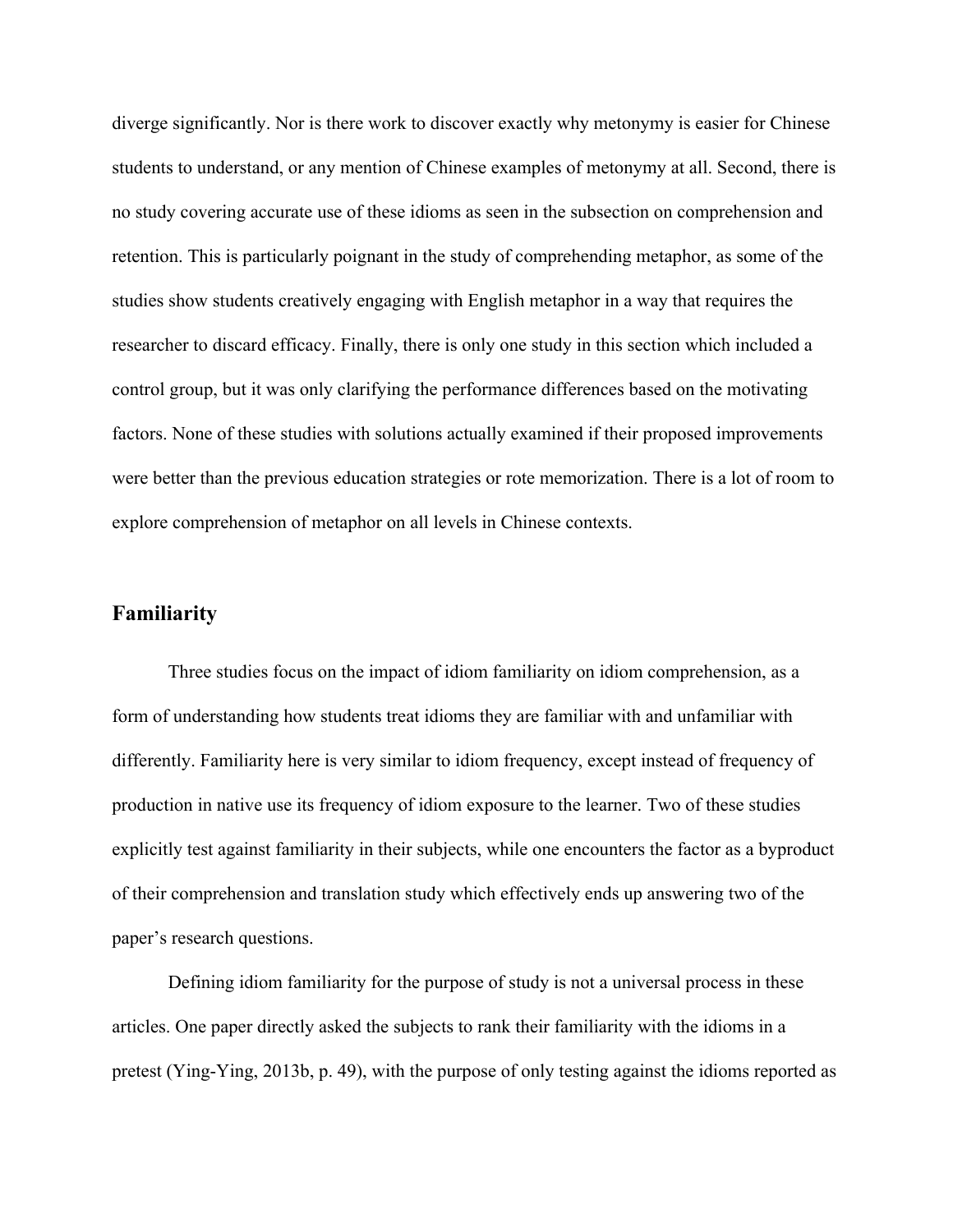"unfamiliar" to the students. The other test used 100 students who had passed Taiwan's College English Test Band 4 to rank the target idioms' familiarity in general (Shen, Wang, Liu, 2017, p. 78), then used this familiarity ranking to divide idioms into familiar and unfamiliar categories for the actual test. Said test used subjects who had passed the College English Test Band 8, the highest test Taiwan has in their collegiate system and thus intentionally test subjects with the highest competency still in a college career

These three studies do not test for the same data, and comprehension is not a dominant driving factor. In fact, only one study looked to understand idiom comprehension via translation accuracy (Lu, 2016, p. 869). The other two studies examined accuracy rates for unfamiliar idioms (Ying-Ying, 2013b, p. 52), and response time as well as accuracy rates when encountering an idiom, with a division of familiar and unfamiliar idioms to compare the two categories (Shen, et. al., 2017, p. 81). Taken together, they have several common themes from the results of their studies. Chinese student accuracy rates for unfamiliar idioms is very low. Further, idioms that are familiar still have a notable inaccuracy rate, indicating that the education process doesn't completely satisfy the needs of the students. Finally, the culture and the L1 of the student heavily inform their ability to comprehend new idioms in the L2.

Chinese students encountering unfamiliar idioms are not well equipped to accurately process the meaning from the phrase. A selection of college sophomores at a Taiwanese university had an accuracy rate of just under half with unfamiliar idioms (Ying-Ying, 2013b, p. 55). However, learners who had passed the highest level English proficiency test in the country only managed an accuracy rate of 65% (Shen, et. al., 2017, p. 81). Learners at any level do not have the tools needed to adequately parse out idioms with high rates of accuracy. This high rate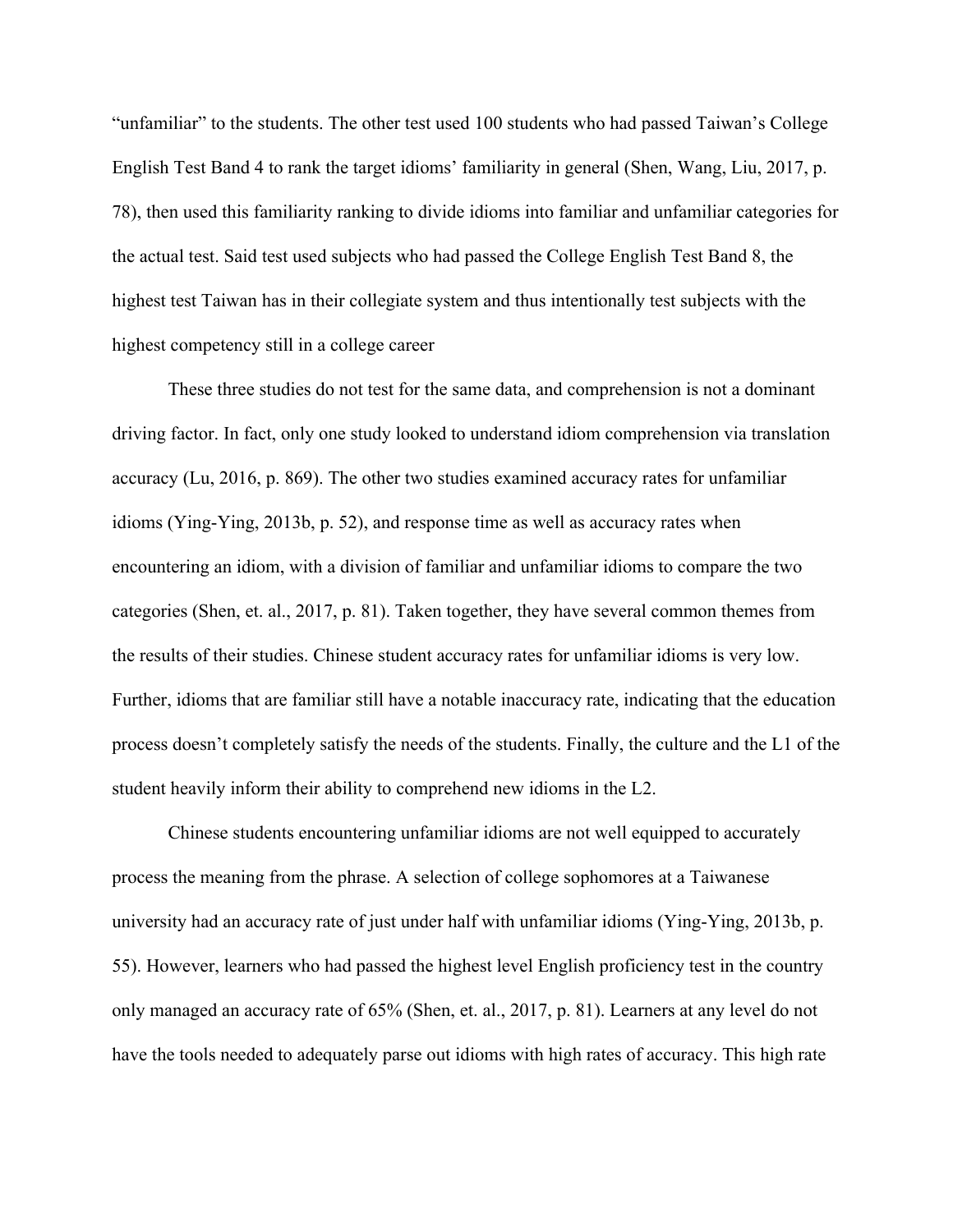of misunderstanding is doubly confirmed when students are tasked with translating the idioms into Chinese (Lu, 2016, p. 875).

This is compounded by students forming incorrect understandings of the idioms that are familiar to them. Those same high-achieving students who achieved an accuracy rate of 65% for unfamiliar idioms only managed an accuracy rate of 71% for familiar idioms (Shen, et. al., 2017, p. 81). Similarly, the Taiwanese sophomores who self-reported which idioms they are familiar with had an accuracy rate of only 75% (Ying-Ying, 2013b, p. 54). Thus we can say that students of English are forming an incorrect understanding of English idioms even when they otherwise believe they know the idioms in question. Familiarity was a huge factor in how fast students responded to idioms in the electronic test (Shen, et al., 2017, p. 81), thus an L2 learner will spend less time comprehending an idiom they believe they are familiar with but there is not a huge increase in accuracy rate.

The same holds true for idioms which are similar to Chinese idioms in concept. This, "means that an increased degree of L1-L2 similarity between the English idiom and its Chinese translation equivalent foreshadows easier comprehension and interpretation" (Ying-Ying, 2013b, p. 61). Students also more reliably translate idioms correctly when there is a clear similarity to a Chinese equivalent (Lu, 2016, p. 877). This reinforces the understanding that, "second language learners may rely on the literal meanings and the conceptual systems in the first language to process figurative language in second language comprehension" (Shen, et. al., 2017, p. 76).

Determining the relative similarity to Chinese phrases of several idioms is, in the case of these researchers, generally only done after the study is concluded. However, one study attempted to categorize similarity to Chinese idioms in a four-part scheme. This was idioms with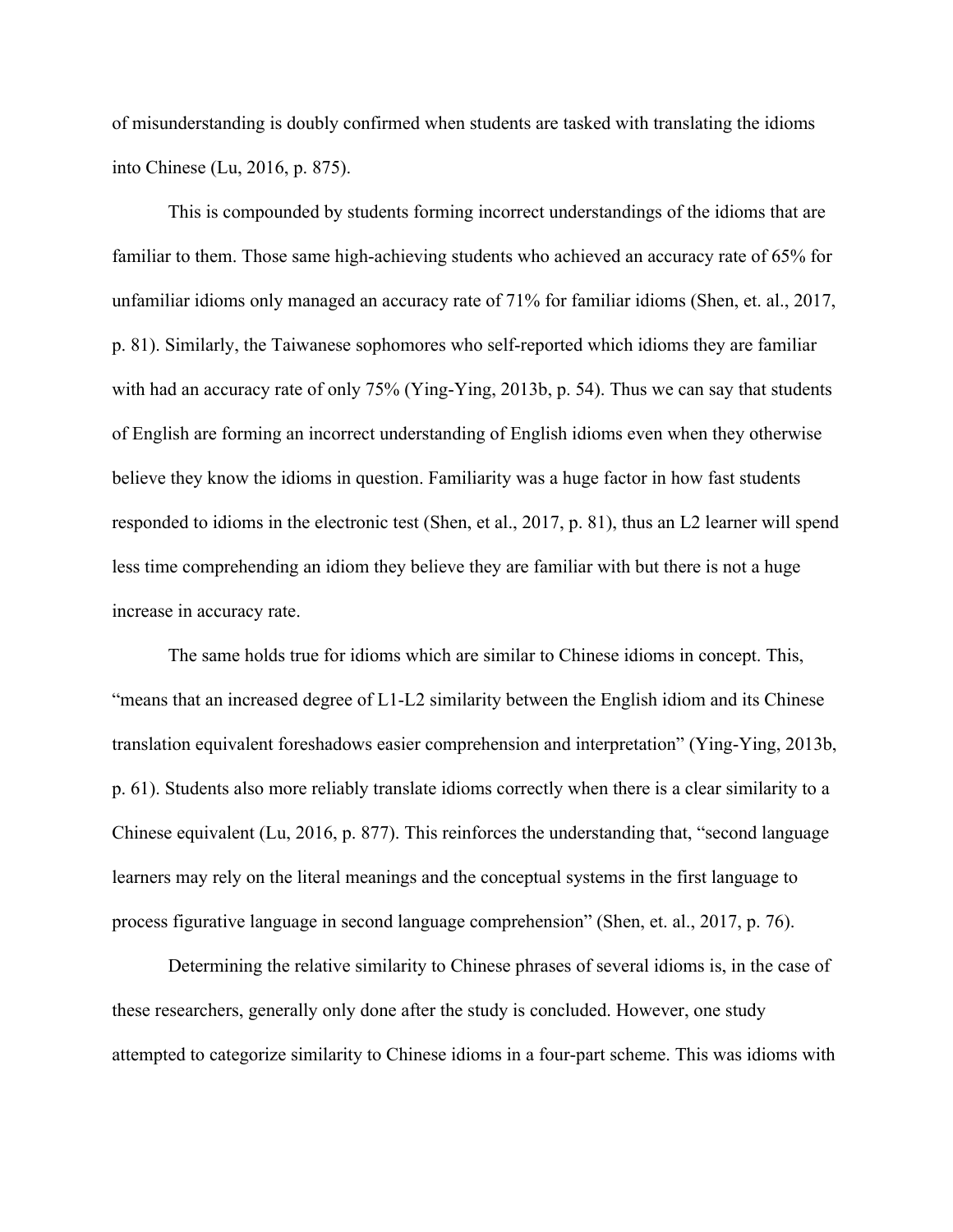equivalent translations, idioms with partially equivalent translations, idioms with no equivalent translation, and finally, "false-friend," idioms or, "English idioms which cannot be translated literally into Chinese, yet whose literal translation makes sense in Chinese and denotes a different meaning other than the target idiom's meaning" (Ying-Ying, 2013b, p. 50). It is notable that when subdivided in this manner, students performed worst with idioms which had no equivalent translation and false-friend idioms (Ying-Ying, 2013b, p. 59).This confirms that Chinese students more easily understand idioms that are similar to their L1 by actually categorizing the idioms in such groupings rather than discussing the factor after the study is concluded.

To conclude this section, idiom familiarity is shown to have a large impact on the comprehension of idioms for Chinese learners; however said familiarity is not in and of itself enough to satisfy the needs of of the students. Clearly, the study of idiom familiarity on Chinese idiom comprehension also follows directly from the work done by Cooper and Boers, and there is no miscommunication between Western and Chinese researchers visible. Instead, these researchers are furthering the work of the two scholars by examining idiom familiarity in detail.

So where can the research presented here be push further forward? The first place to look is probably in the conceptualization of idioms in the first place. Is it possible that the idioms most familiar to a native Chinese speaker are not the most frequent idioms in English usage? It would be worthwhile to explore this area of inquiry. Next, while one study did attempt to classify the target idioms by factors of translatability, said ability is not a direct approximation for opacity. Idioms could have direct translations into Chinese while still being opaque. Finally, given that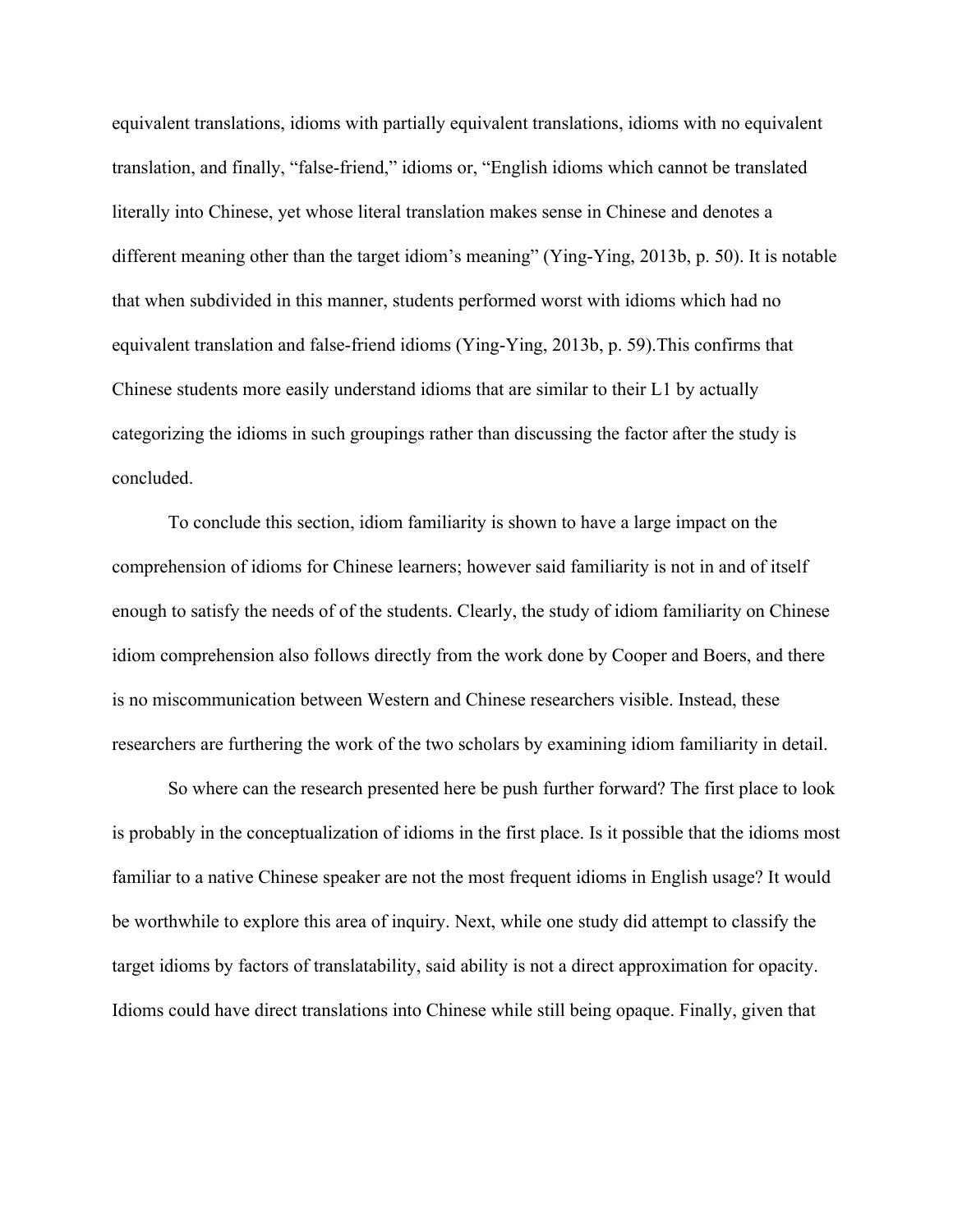familiarity is frequency of exposure to the student, it would be useful to study learners before they are in the college level. None of these studies discuss students before their college careers.

### **Student Perceptions**

A trio of studies seek to understand how Chinese students perceive English idioms and the education thereof. These researchers asked students specific questions to try and understand their needs or expectations, in order ensure the students are getting the most out of their education, with the pedagogical theory driving their education. Two of the studies qualify their data by comparing it to student performance, trying to find what higher performing and lower performing students view differently. One study analyzes how students view any given idiom and its relative transparency before and after metaphor awareness education. These studies also include the only paper which extensively defends rote-memorization.

Two of the papers are interested not only in the subjective opinion of the students, but the skill level of the students as well. Both of the studies ran tests to determine their students' vocabulary size in order to understand, "how learners' vocabulary size impacts their idiom comprehension," as a way of leading up to, "what their comprehending difficulties and general learning attitudes are toward idioms." (Ying-Ying, 2013a, p. 59). This paper mostly left the vocabulary skill data outside of the student opinions. The other study tested vocabulary, "not to see the subjects' language proficiency, but to divide the subjects into three groups by their scores---"high achievers", "borderline" and "low achievers" and then use chi-square analysis to see if there was a significant association between the variables: beliefs and scores" (Xiuping, 2011, p. 216).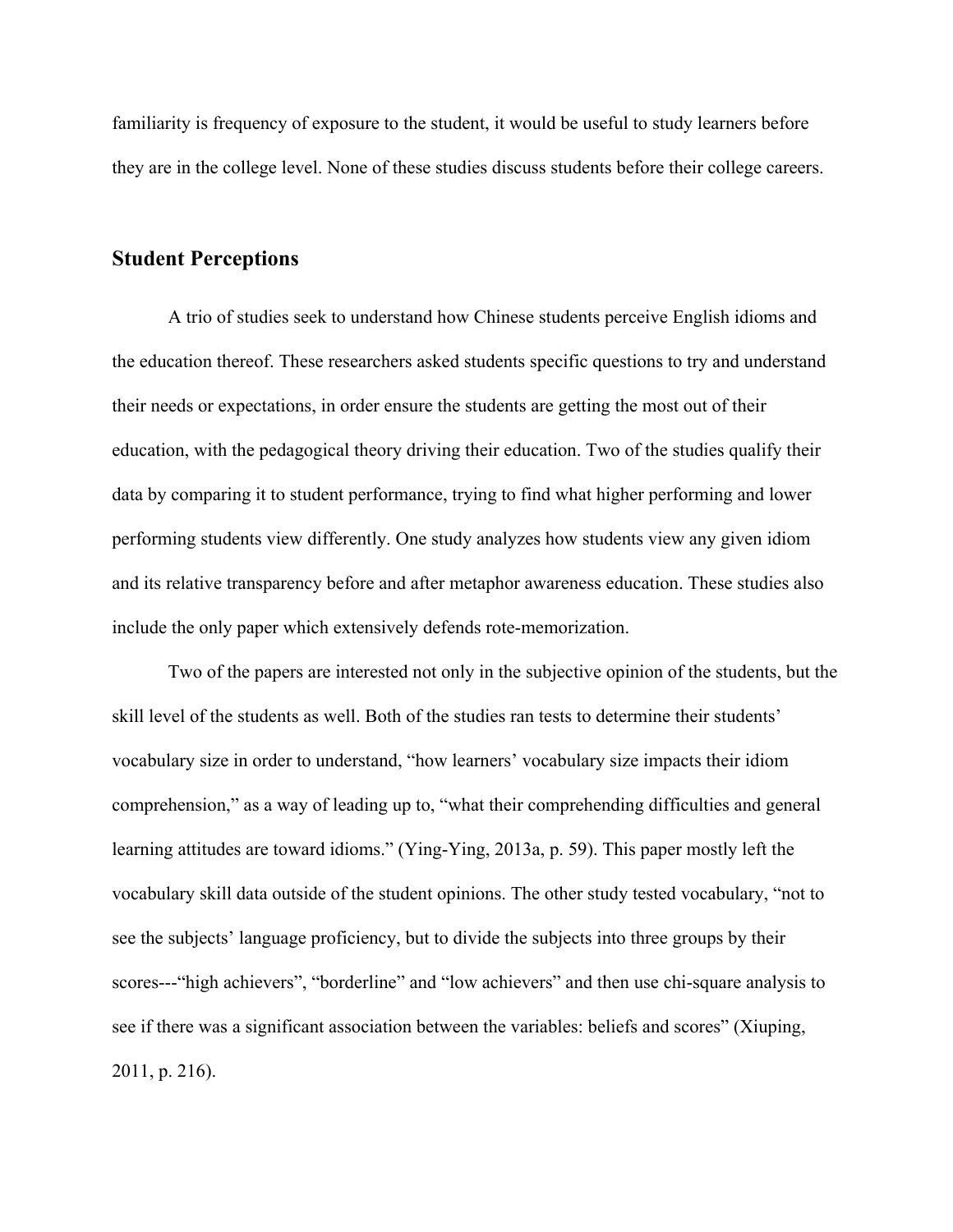Xiuping's division by student performance is a key part of his defense of the Chinese style of rote memorization. However, his central thrust into the discourse is that the East and West don't conceptualize rote-memorization in the same manner:

The existence of opposing views on Chinese EFL learners' use of RL [rote learning] grows out of cross-cultural differences in belief.... thought has to be given to differences between CHCs [Confucian Heritage Cultures] and Western understandings of what RL actually is. It is worth making a distinction although it is difficult to find out the differences between culture-specific and more universal learning dispositions towards RL... What is important for this study is to explain the definition of RL through looking at explicit cultural beliefs. In this study, the literature research traced the origin of RL of Chinese learners back to the traditional CHCs beliefs about learning methods. It suggests that Chinese EFL learners favour RL, generally because they believe that their use of RL is a combination of repetition, memorisation, practice including reviewing which are leading to deep understanding rather than simple repetition/ memorization which are [sic] shallow and ineffective. (2011, pp. 12-13).

He then argues that other research has attempted to model how different languages can generate different mental systems for word storage, and, "it is possible that learners will continue to use these strategies for handling English words," rather than relying on the techniques used by native English speakers (Xiuping, 2013, p. 87). This is particularly important to his argument for student perspectives of idiom rote memorization, since they are, "impossible to guess, as they rely on tradition of usage rather than on common sense. For example, learners may feel they can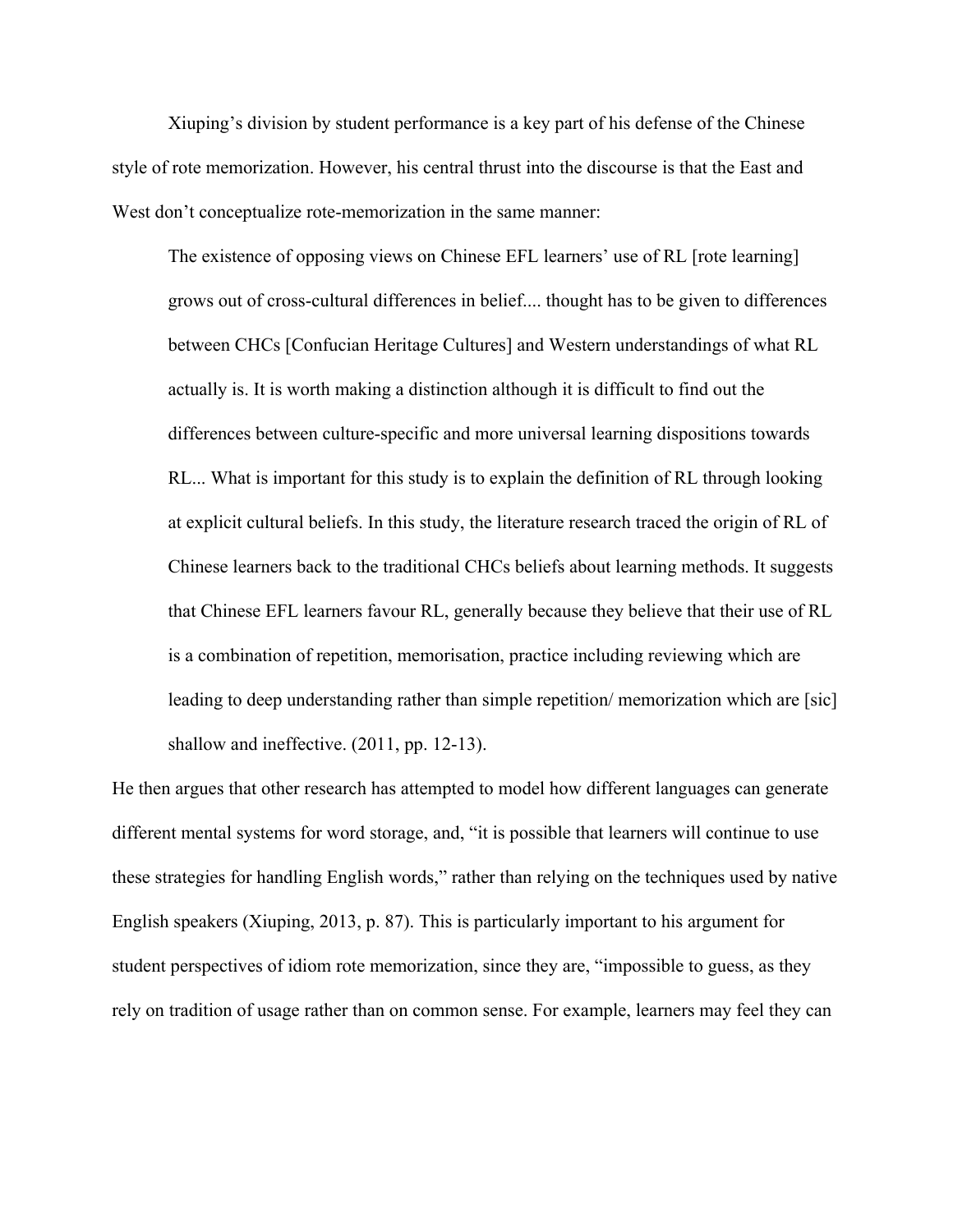only learn by memorisation that "cool as a cucumber" is "correct", while "cool as a carrot" is not." (p.86).

It for these reasons and others that Xiuping finds wide support for rote learning in his survey (p.239), with larger support from the high achievers than the low achievers (p. 225). If one is to question why rote learning sees such broad support, it is worth mentioning that multiple articles have pointed to the all-importance of entrance exams in Chinese contexts (Chen, Warden, Huo-Tsan, 2005, p.665; Lianjun, 2008; Xiping, 2013, p. 283), and, "the exam emphasis naturally leads to a reliance on memorization" (Chen, Warden, Huo-Tsan, 2005, p.665). The prefered learning style is as much a product of the discourse as it is the systemic needs of the students.

That being said, there does seem to be a student understanding of their need for idiom and metaphor education (Ying-Ying, 2013a, p.71). There is less agreement as to when in the education career to start educating (Ying-YIng, 2013a, p. 72), or under what methods, such as rote memorization or a model from the communicative approach and cognitive linguistics. This question ends up in central prominence even in something less directly related, such the study of student idiom transparency assumptions.

Transparency assumptions first interact with the non-compositionality of idioms. However the fact that this is a study of assumptions changes the focus from the idiom to the student, as the transparency, "does not come from the idiom itself but is related to the perceptions of the language user (Fernando, 1997). Thus, although idioms are composite units… learners' general cognitive skills have to be the deciding factor," (Jia-yi, 2015, p. 68) in whether an idiom is opaque or transparent. Since student cognition is the main deciding factor in idiom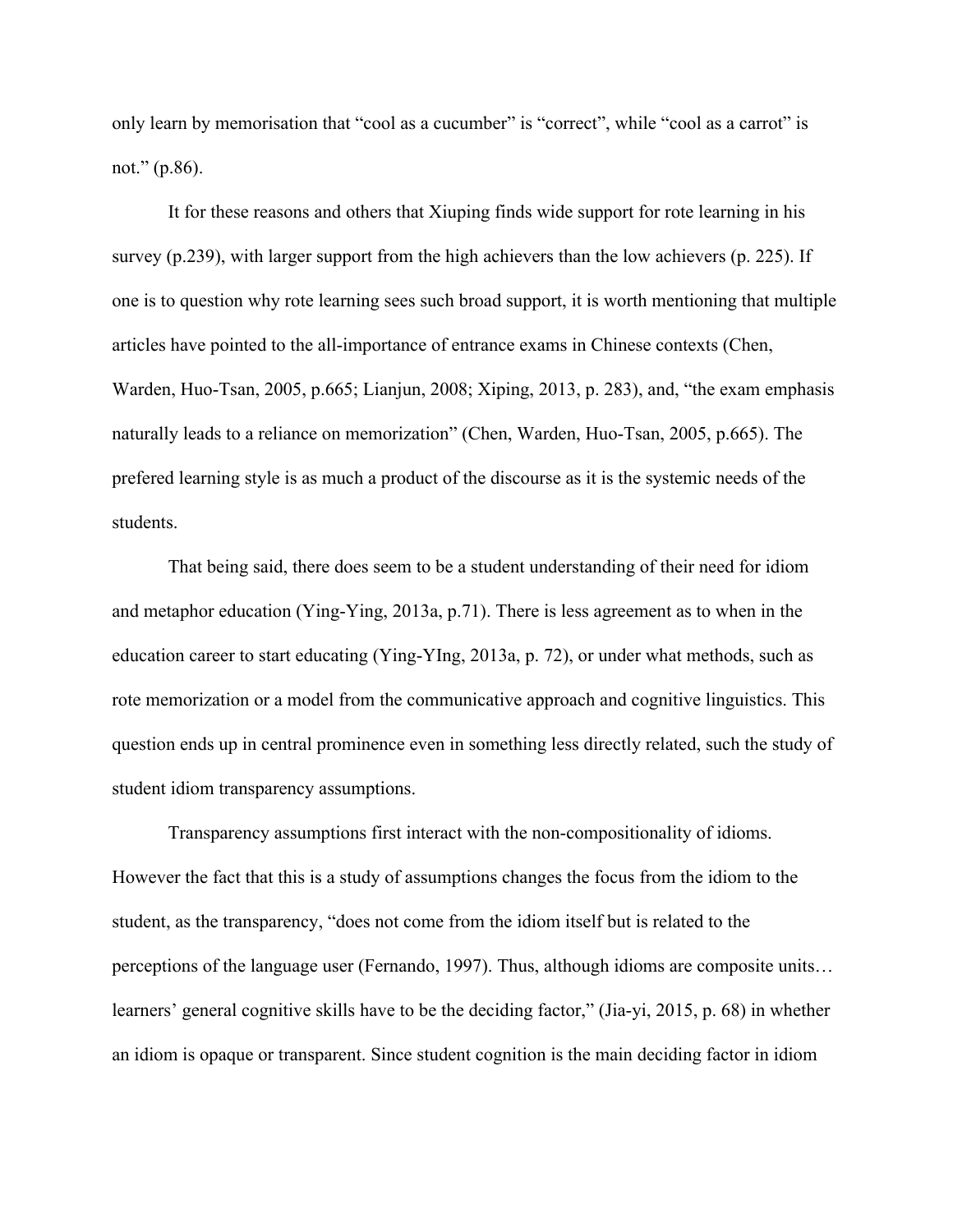transparency, the results of the study, "indicate that when the concept an idiom represents is not very complex, providing L1 translation of the idiom would not necessarily help learners to connect the literal and figurative meanings of the idiom" (Jia-yi, 2015, p.65). Instead, while the study did not in and of itself conclusively understand the process students used to make assumptions (Jia-yi, 2015, p. 68), it did reaffirm the metaphor awareness raising argument made by Boers that students will benefit from metaphor awareness raising (a fact made all the more interesting by this study being one of the few papers that did not utilize Boers as a source).

The studies of student perceptions are less cohesive than some of the other topics this paper has traced. None of them trace these assumptions in the same manner, for the same purpose, or to similar ends. One specifically traced student assumptions in support of rote memorization, another just to understand the cognitive processes behind how students understand idiom transparency, and the final one looked to understand how students view idiom education in general. It should be noted that Xiuping's defense of rote memorization was a doctoral dissertation of which idiom memorization was but a small part. Further, neither Xiuping's study nor Jia-yi's study used either the Boers or Cooper articles as sources, making this topic the only one in this paper where they are not almost omnipresent in the background. This could be a factor into why these studies are less related than the other subsections, as they are not rooted in the same discourse in the first place.

That creates some larger gaps in the topic than the other sections demonstrate. Two of the studies divided students in to high-performing and low-performing groups. However none of them attempt to analyze why the low performing students aren't succeeding. It could very be that low-performing students are simply being failed by the system. Where is the line between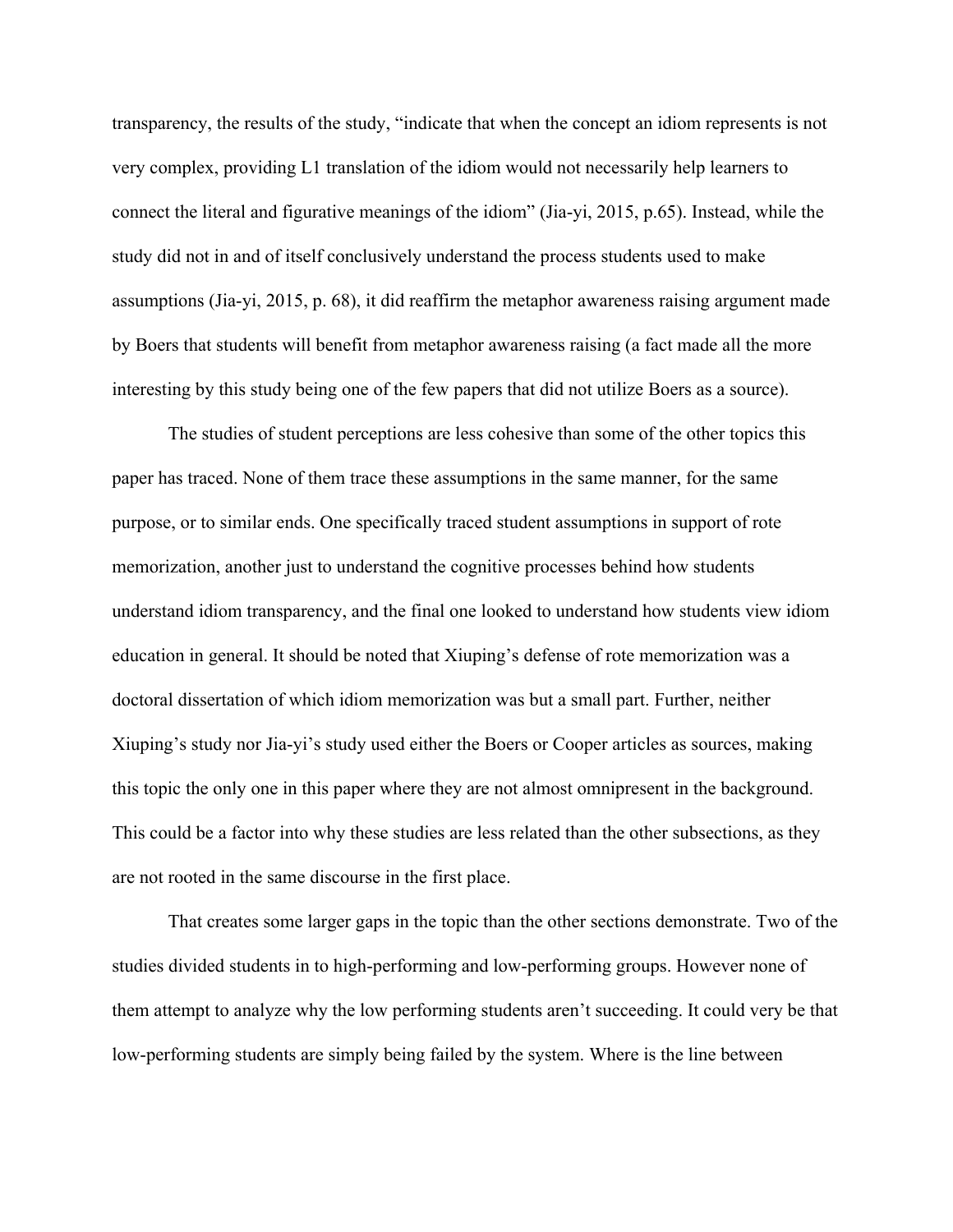student performance and systemic failure? Second, none of the studies discuss student perception of metaphor awareness, idiom retention, idiom familiarity, and other key concepts the study of EFL idiom largely hinges on. Part of this can be explained by the studies being about student perception, which is to say it is unlikely the students would universally be familiar with the pedagogy their professors rely on. However the lack of key concepts in this topic is perhaps its biggest weakness.

## **Discussion**

At this point, each key topic has been traced relatively independently of the others, with no overarching summarization of the common factors. This discussion thus will examine the themes common among the topics and revisit the central research question: Where is the friction in the discourse between the East and the West, and how does it impact idiom EFL education in Chinese contexts? The express purpose of this discussion is not to trace the key topics but to analyze the Chinese EFL idiom corpus as presented in this paper as a whole to demonstrate what the dominant topics are. In particular, this discussion will highlight the impact of culture, L1 transference, retention, and educator competence in the corpus. Finally, this paper will highlight correlations between this corpus and the background analysis of the general state of the EFL discourse in China.

The corpus finds idiom education is inherently cultural. Students utilize their L1 when searching for images and figurative language analyses when encountering idioms in L2. This L1 transference highlights the psychological impact a student's primary culture exerts over their processing of language, and directly impacts their ability to correctly understand unfamiliar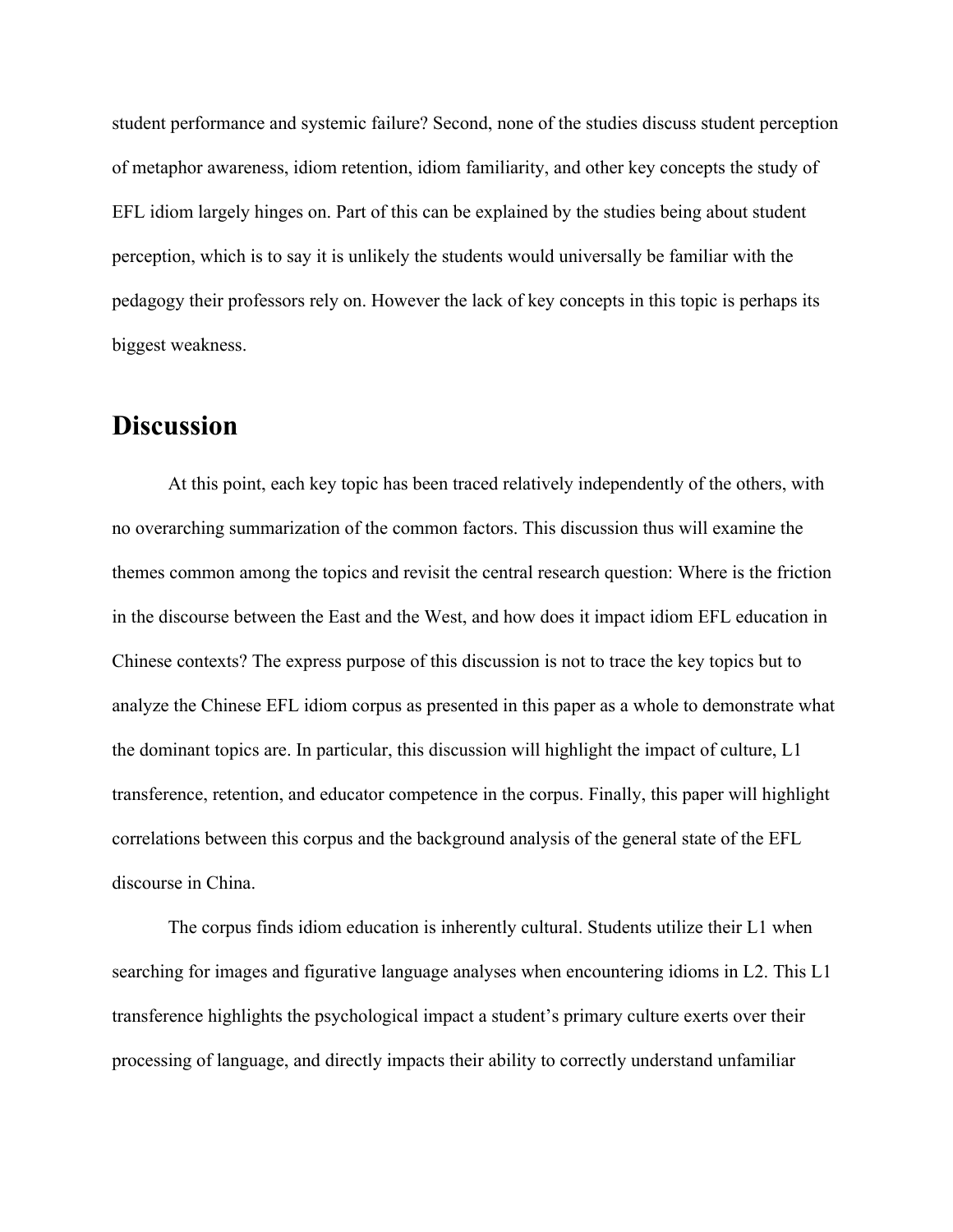idioms. Thus while raising awareness for metaphors is paramount, special attention must be paid to idioms which are either completely unrelated to their primary culture or "false friend" idioms. Such idioms seem to directly relate figurative language in a student's L1 culture but are unrelated, and this misattribution will cause a student to form incorrect associations between the figurative motivation between their L1 and L2..

Teaching that kind of discernment requires capable educators. These studies demonstrate that educators who can lead students to understand the metaphorical roots of idioms will improve both the overall language competence of their students and the ability for students to parse figurative language. Such metaphor-raising also improves student retention of the targeted idioms. All of these factors were not as significant in the one study which focused on internet tools for teaching idioms, further highlighting the importance of the educator in this process.

But the fact that these studies all approach the topic of educators as not competent with figurative language can probably be read as a tacit support for Yang's point from the background section that many Chinese educators of English are not native speakers and do not have a good grasp of the language themselves (2010, p. 61). We can garner unintentional support for the conclusions of two background articles which were not included in this corpus. First, many of the students in the studies with a comprehension element fare very poorly during the pretest. This supports Lianjun's point that the current academic system is not satisfying the real world needs of the students, creating a situation called, "deaf and dumb English" (Lianjun, 2008). Given the incredible frequency of idiomatic expression in native usage, the systematic lack of figurative language education absolutely contributes to the problem. Second, this study targeted articles from 2004 to 2018, yet could only gather 21 pieces, roughly an article and a half per year for the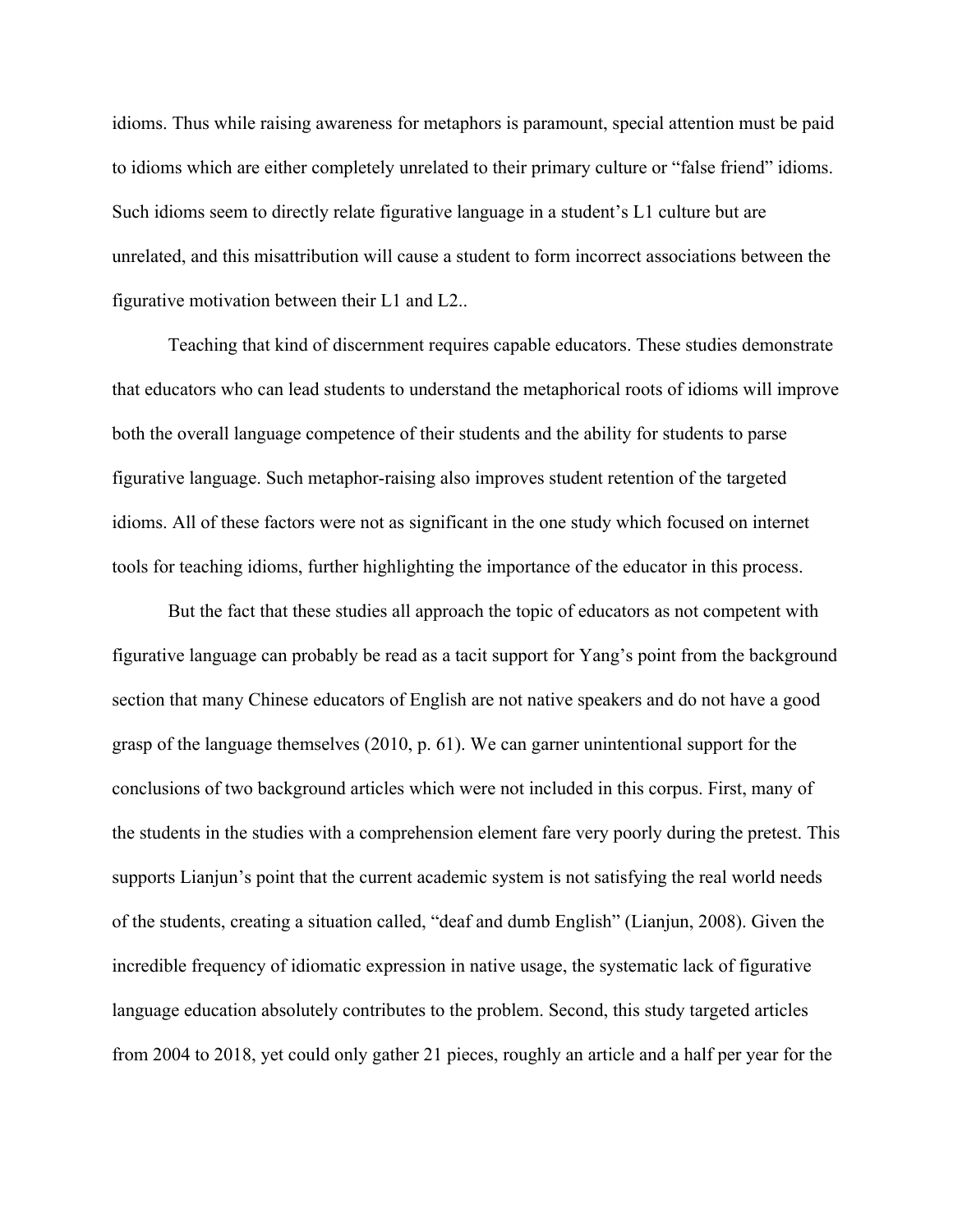whole of the greater Chinese region. This lack of accessible literature contributes to Bai and Hudson's article that education research is not highly prized in Chinese academia, and much of this data will not be accessed or used by the majority of Chinese educators (Bai & Hudson, 2011, p. 405). This lack of research and distribution thereof heavily impacts the ability for the Chinese education to change and better meet the needs of its students.

Given these problems, where is the friction in discourse between the East and the West? One would've expected to see more resistance against Western methodology from the Chinese researchers based on the general state of the EFL discourse in China. Surprisingly, the overwhelming reality for these articles is: they directly trace their lineage to the Cooper and Boers article which are central to discussion of idiom education in EFL contexts. Only three articles pushed back against Western methods, and arguably two of them do not represent substantial resistance. The only paper whose resistance to Western methodology was central to its thesis was a paper examining the subjective opinion of students regarding rote memorization. To reiterate, the only notable example of friction to Western methods is from the students. This first supports Cortazzi and Jin's point that the perception of educators, students, and their parents which are slow to change in the face of globalization. The fact that this singular point of friction is based on opinion about rote memorization reinforces the fact that the friction is inherently a factor of culture and tradition.

Many of the papers reviewed here clearly already believe that the Cognitive Linguistics Approach is more effective than the traditional methods. Greater efforts to understand the Chinese cultural perspective could very well influence more researchers to this point of view, as the delivery of Western pedagogy does not need to be characterized as Westerners saving China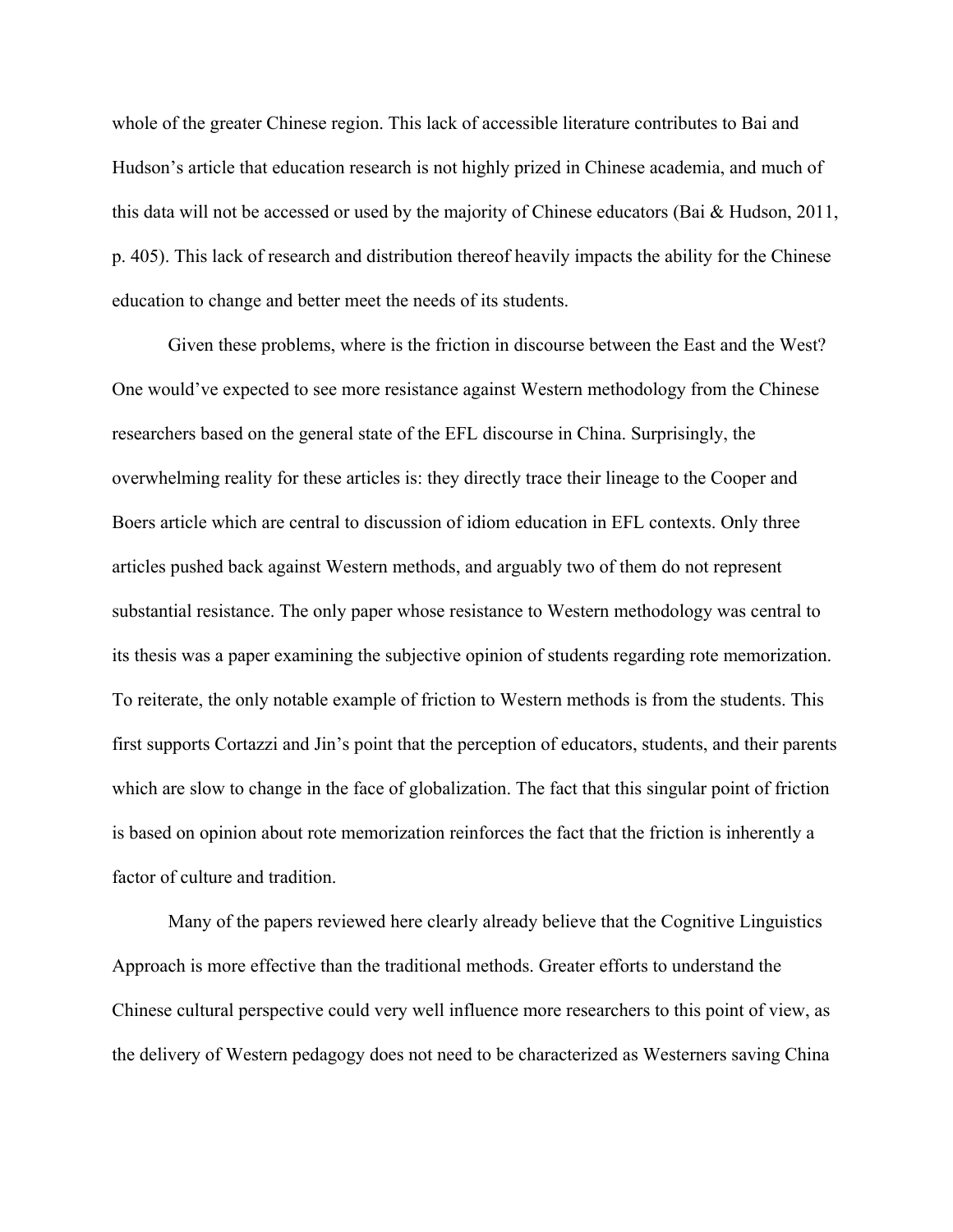from itself. There is no reason Western pedagogy needs to alienate Chinese educators, and such alienation will limit the success of the Chinese education system and the students therein.

## **Conclusion**

If the friction in the East vs West discourse is so prevalent in the general corpus of EFL education, yet not as present in this corpus about idiom education, there must be an explanation for why this is the case. Exploring such a question speaks to the limitation of this research. The author of this paper speaks and reads Mandarin Chinese, however not on an academic level (only at HSK 4). Therefore the Chinese scholars selected all wrote in English, and it is possible this method of research selected a corpus already more predisposed towards Western thought. Further, the CNKI database was never accessed, and there could be more friction against Western pedagogy in that material. Finally the scholars Lianjun, Tang and Absalom, and Guangwei all suggested that the pushback against Western pedagogy by Chinese educators is slowly diminishing. The lack of friction in these more recent papers could be part of that process. However this paper does not have the tools needed to answer these questions, thereby limiting the scope of its research.

Despite these limitations, it is hoped that this snapshot of the discourse regarding idiom EFL education in Chinese contexts provides a stepping stone for future research. Further inquiries in the four areas of exploration this paper traces will now have a summary of the research after Cooper and Boer's seminal articles at the turn of the century. There are also always new potential ways to focus research beyond the four key topics, and further research can now more accurately identify the gaps going forward. As much as this paper spent its time examining the recent past discourse, it is future research which will most benefit from the work.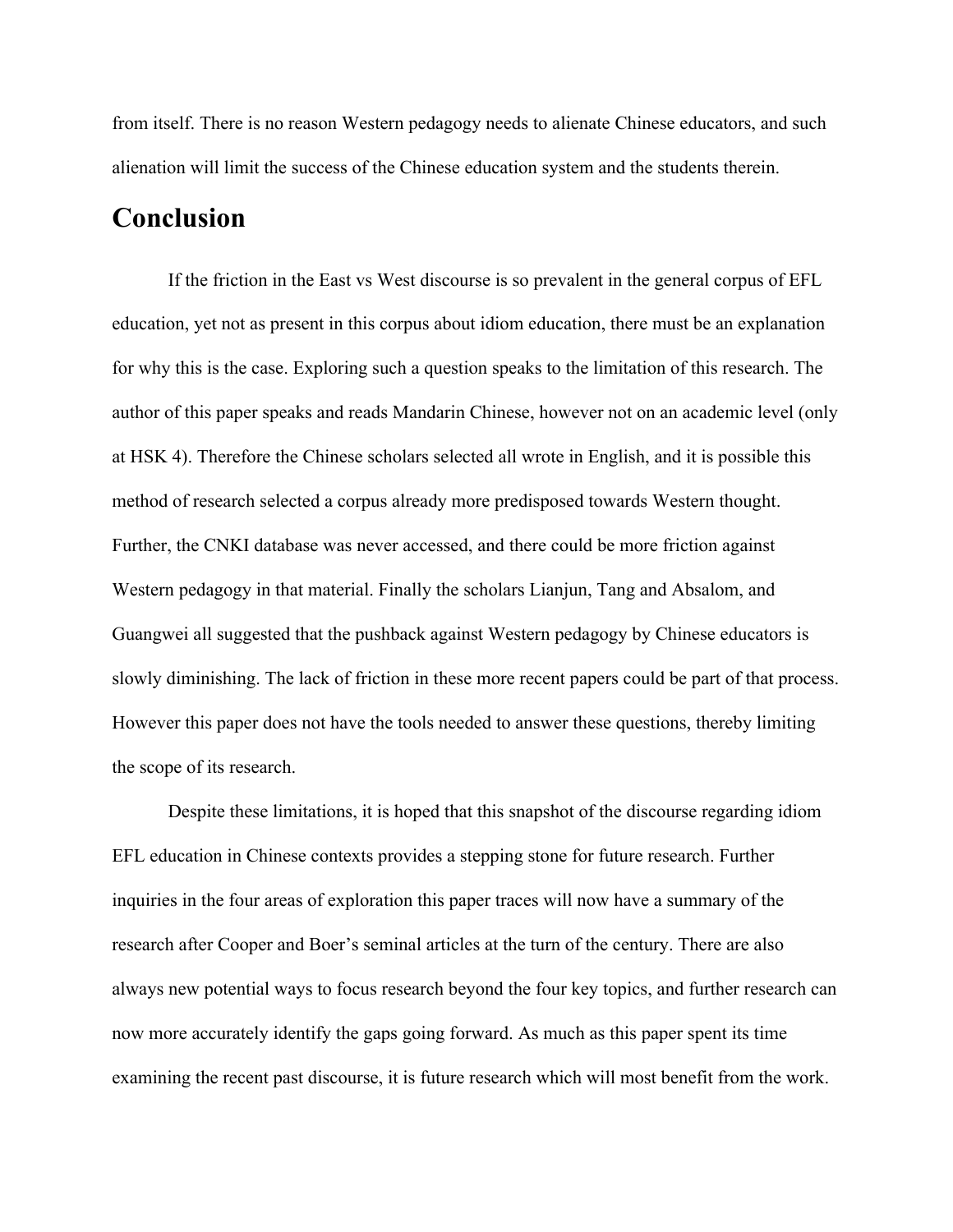# **References**

- Bai, L., & Hudson, P. (2010). Understanding Chinese TEFL academic's capacity for research. *Journal of Further & Higher Education*, *35*(3), 391-407. Retrieved from: https://doi.org/10.1080/0309877X.2011.569014
- Boers, F. (2000) Metaphor awareness and vocabulary retention. *Applied Linguistics, 21*(4), 553-571. Retrieved from: http://sla.sjtu.edu.cn/thesis/Metaphor%20awareness%20and%20vocabulary%20retention. pdf
- Chen, J.F., Warden, C.A., and Huo-Tsan C. (Dec, 2005). Motivators that do not motivate: The case of Chinese EFL learners and the influence of culture on motivation. *TESOL Quarterly, 39*(4), 609-633. Accessed Oct. 26 2018, from: https://www.jstor.org/stable/3588524
- Cooper, T. (1999). Processing of idioms by L2 learners of English. *TESOL Quarterly, 33* (2). 233-262 Retrieved from: https://onlinelibrary.wiley.com/doi/abs/10.2307/3587719
- Cortazzi, M. & Jin, L. (1996). English teaching and learning in China. *Language Teaching*, *29*(2), 61-80.
- Fushou, X. (2016). An empirical study of figurative competence of Chinese EFL learners. *American Journal of Educational Research*, *4*(11), 806-810 Doi: 10.12691/education-4-11-5
- Govardhan, A., Nayar, B., & Sheorey, R. (1999). Do U.S. MATESOL programs prepare students to teach abroad? *TESOL Quarterly, 33*(1), 114-125. Doi: 10.2307/3588194
- Grant, L. and Bauer, L. (2004). Criteria for re-defining idioms: Are we barking up the wrong tree? *Applied Linguistics, 25*(1), 38-61. doi:10.1093/applin/25.1.38
- Guangwei H. (2002) Recent important developments in secondary English language teaching in the People's Republic of China. *Language Culture and Curriculum*, *15*(1), 30-49. DOI: 10.1080/07908310208666631
- Guo, Y. (2014). Chinese EFL learners' comprehension of English idiom variants: Effects of variation type and proficiency level. *Chinese Journal of Applied Linguistics, 37*(4), 430-450. Doi: https://doi.org/10.1515/cjal-2014-0027
- Hua, X. (2017). Investigating Chinese EFL learners' comprehension of English idioms. *Journal of Language Teaching and Research*, *8*(2), 329-336. DOI: http://dx.doi.org/10.17507/jltr.0802.15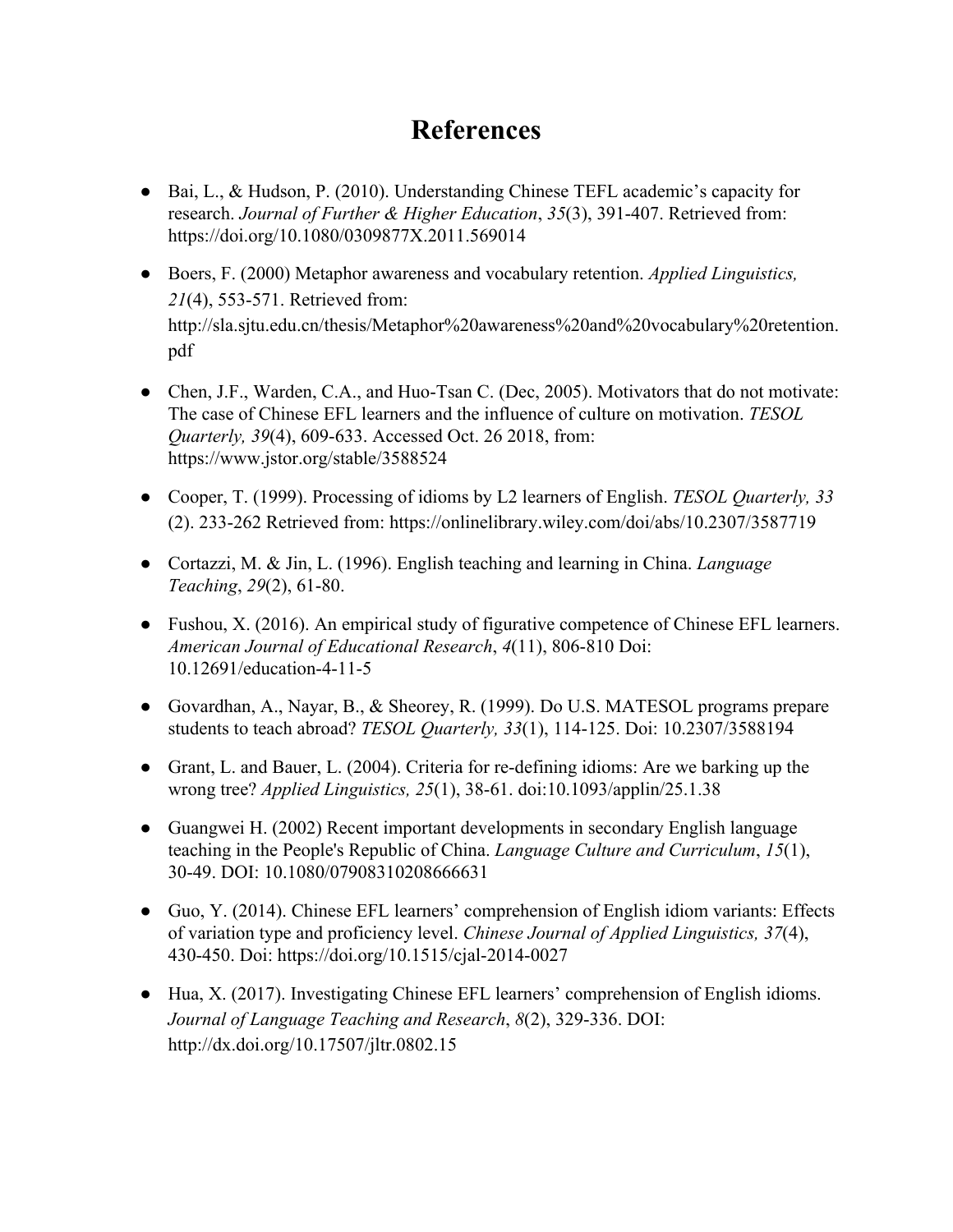- Jia-yi, C. L. (2005). "On cloud nine" and "on all fours": which is more transparent? Elements in EFL learners' transparency assumptions. *Taiwan Journal of TESOL, 12*(2), 41-85. Retrieved from: https://eric.ed.gov/?id=EJ1078932
- Kaisheng, H. (2015). More does not mean better: Frequency and accuracy analysis of lexical bundles in Chinese EFL learners' essay writing. *System, 53*, 13-23. Doi: https://doi.org/10.1016/j.system.2015.06.011
- Kilroy, K., & Scalia, J.C. (2015). Teaching idiom and metaphor via poetry in the Chinese EFL classroom*.* Paper presented at The Asian Conference on Cultural Studies, Kobe, Japan, 225-238. Stable link: https://www.academia.edu/17837516/Teaching Idiom and Metaphor via Poetry in the \_Chinese\_EFL\_Classroom
- Lei, Z. (2009) The effect of etymological elaboration on L2 idiom acquisition and retention in an online environment (WebCT) (Master's Thesis). Retrieved from: https://lib.dr.iastate.edu/etd/11126/
- Lianjun, Z. (2008). "A recent history of teaching EFL in China" *Essential Teacher, 5*(2)*.* Retrieved from: https://www.tesol.org/read-and-publish/journals/other-serial-publications/compleat-links/ compleat-links-volume-5-issue-2-(June-2008)/a-recent-history-of-teaching-efl-in-china
- Liu, J. (2010). Teachers' code-switching to the L1 in EFL Classroom, *The Open Applied Linguistics Journal, 3*, 10-23, Retrieved from: https://pdfs.semanticscholar.org/60d7/b99e68c8f4710279a16b0005317ca7c66b3d.pdf
- Lu, Q. (2016) A preliminary study of vocational college students' English idioms' learning through translation. *Sino-US English Teaching*, *13*(11), 869-879. DOI:10.17265/1539-8072/2016.11.006
- Lu, Q. and Wang, J. (2014). On metaphorical features of teachers' directives in college EFL classrooms. Paper presented at CLaSIC (Center for Language Studies International Conference), Singapore, 256 - 276. Retrieved from: http://www.fas.nus.edu.sg/cls/CLaSIC/clasic2014/Proceedings/lu\_qiuyun.pdf
- Robinson, P., & Ellis N.C. (2008) Introduction. In Robinson, P., & Ellis N.C. (Eds.), *Handbook of Cognitive Linguistics and Second Language Acquisition.* New York, NY: Routledge.
- Shan-fang, G. (2007). Is idiom comprehension influenced by metaphor awareness of the learners? A case study of Chinese EFL learners. *The Linguistics Journal, 3*(3), 148- 166. Retrieved from: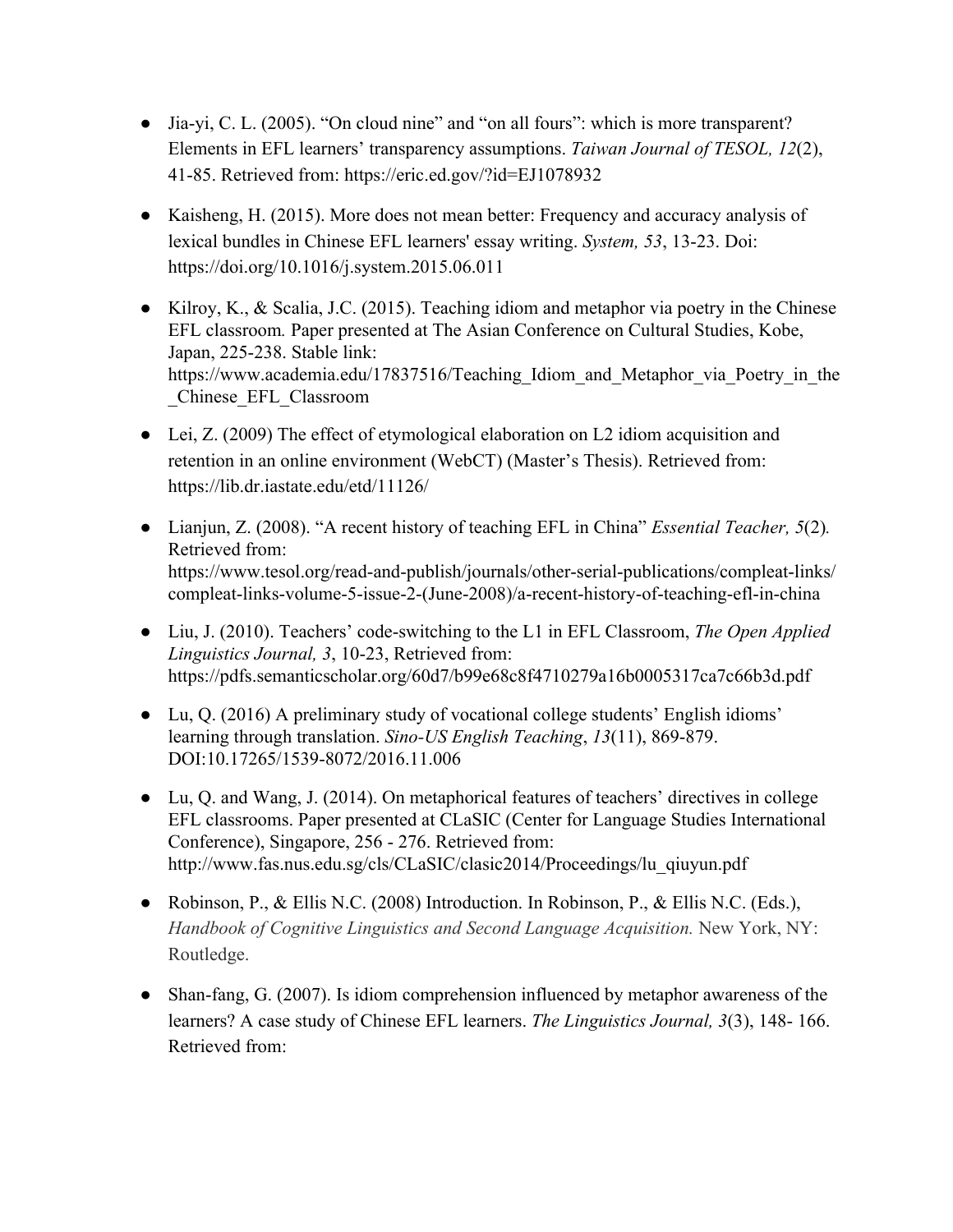http://citeseerx.ist.psu.edu/viewdoc/download?doi=10.1.1.418.5662&rep=rep1&type=pdf #page=148

- Shan-fang, G. (2008). Differential effects of etymological elaboration and rote memorization on idiom acquisition [1] in college EFL learners. *The Asian EFL Journal*, *10*(3), 127-145. Retrieved from: https://www.elejournals.com/wp-content/uploads/2014/07/September\_2008.pdf#page=12 7
- Shen, H., Wang Y., & Liu W. (2017) Familiarity in Chinese and English idiom comprehension: An event related potential study from Chinese English learners. *Chinese Journal of Applied Linguistics, 40*(1), 74-92. DOI: 10.1515/cjal-2017-0005
- Tang, D & Absalom, D. (1998). Teaching across cultures: Considerations for Western EFL teachers in China. *Hong Kong Journal of Applied Linguistics, 3*(2)*,* 117-132. Retrieved from: http://citeseerx.ist.psu.edu/viewdoc/download?doi=10.1.1.123.987&rep=rep1&type=pdf
- Tsui, S. (2010). The pedagogy of a tertiary level EFL teacher in the PRC. Paper presented at The Third CELC Symposium for English Language Teachers, National University of Singapore, Singapore, 195-208. Retrieved from: http://www.nus.edu.sg/celc/research/books/3rdsymposium/195to208-lam.pdf
- Wang, W & Xuesong, G. (2008). English language education in China: A review of selected research. *Journal of Multilingual & Multicultural Development, 29*(5), 380-399. Doi: 10.1080/01434630802147908
- Wangmeng, J. (2017). From rote learning to motivation: A cognitive-linguistic approach to L2 acquisition of English idioms by Chinese EFL learners. *EPiC Series in Language and Linguistics*, 2, 25-35. Retrieved from: https://easychair.org/publications/open/Z6G
- Xiaoli, G. (2014). An empirical study on Chinese EFL learners' processing of English animal idioms. *Journal of Language Teaching and Research*, *5*(4) 935-941 Doi: 10.4304/jltr.5.4.935-941
- Xiuping, L. (2004). *An analysis of Chinese EFL learners' beliefs about the role of rote learning in vocabulary learning strategies* (doctoral dissertation). Retrieved from http://www.asian-efl-journal.com/xiuping\_11-05\_thesis.pdf
- Xiuzhi L. (2010). Conceptual metaphor theory and teaching of English and Chinese idioms. *Journal of Language Teaching and Research*, *1*(3), 206-210. doi:10.4304/jltr.1.3.206-210